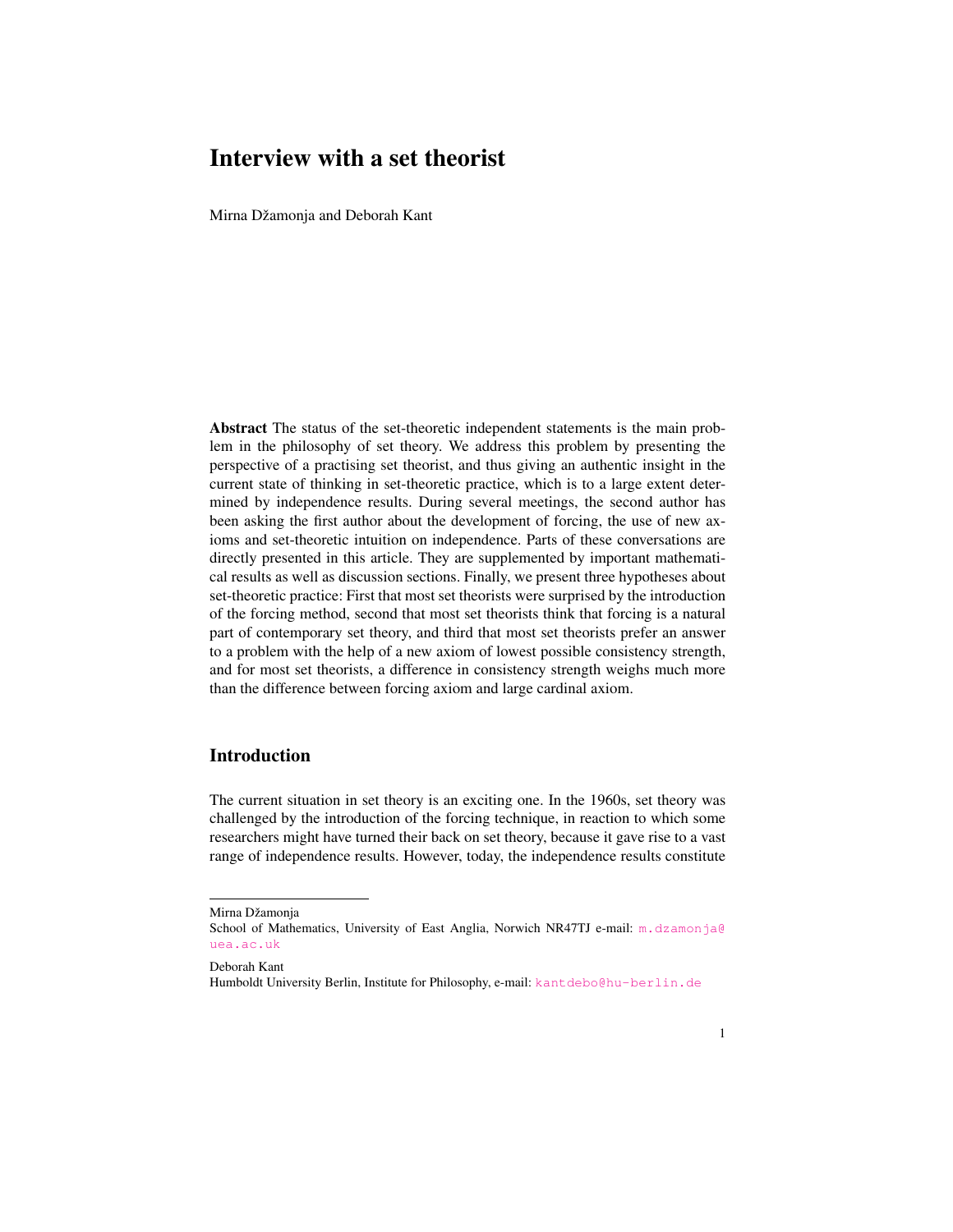a large part of set-theoretic research. But how do set theorists think about it? How do mathematicians think about provably independent statements?

An answer to this question can be attempted through a detailed description of the current set-theoretic practice through the eyes of set-theorists themselves, which is an enterprise to be realised. The present article provides a step towards that program by giving a description of some important aspects of set-theoretic practice, formulated and observed from a joint mathematical and philosophical perspective. During several meetings in Paris<sup>[1](#page-1-0)</sup>, the second author (PhD candidate in philosophy of set theory) has been talking to the first author (a logician specialising in set theory and a professor of mathematics) in order to gain insights into the current situation in set theory, and to understand how set theorists think about their work and their subject matter. Parts of these conversations are directly presented in this article. They are supplemented by descriptive paragraphs of related (mathematical) facts as well as comments and discussion sections.

The article is structured as follows. At first, we argue for the relevance of this article and our method. The second section contains facts of set theory and logic that will be relevant in the following sections. In the third section, we present some important forcing results, which includes mathematical details but it is self-contained, and we added many (historical and mathematical) references. We then elaborate on classical, philosophical thoughts that can be found in set-theoretic practice, for instance the idea of platonism. The fifth section presents some general observations about independence: Set theorists have developed a very good intuition which problems might turn out independent, and which ones might be solvable in ZFC, and they can organise and differ between set-theoretic areas in this respect. Finally, we present three hypotheses about set-theoretic practice: First that most set theorists were surprised by the introduction of the forcing method, second that most set theorists think that forcing is a natural part of contemporary set theory, and third that most set theorists prefer an answer to a problem with the help of a new axiom of lowest possible consistency strength, and for most set theorists, a difference in consistency strength weighs much more than the difference between forcing axiom and large cardinal axiom.

The intended audience of this article are set theorists on the one hand and philosophers of mathematics on the other. Set theorists can skip section 2 where important mathematical concepts are introduced. For philosophers of mathematics who do not focus on set theory in their work, this section is intended to prepare an understanding of the following text. In that case, section 3 can be scanned without a loss of understanding for the subsequent sections. The aim of section 3 is to show a variety of applications of the forcing method, and to support the view that forcing is an integral part of set-theoretic research.

<span id="page-1-0"></span><sup>&</sup>lt;sup>1</sup> The first author is an Associate Member at the IHPST (Institut d'histoire et de philosophie des sciences et des techniques) of the Université Panthéon-Sorbonne, Paris, France. The second author is very grateful for the support of the DAAD (Deutscher Akademischer Austauschdienst) and the IHPST.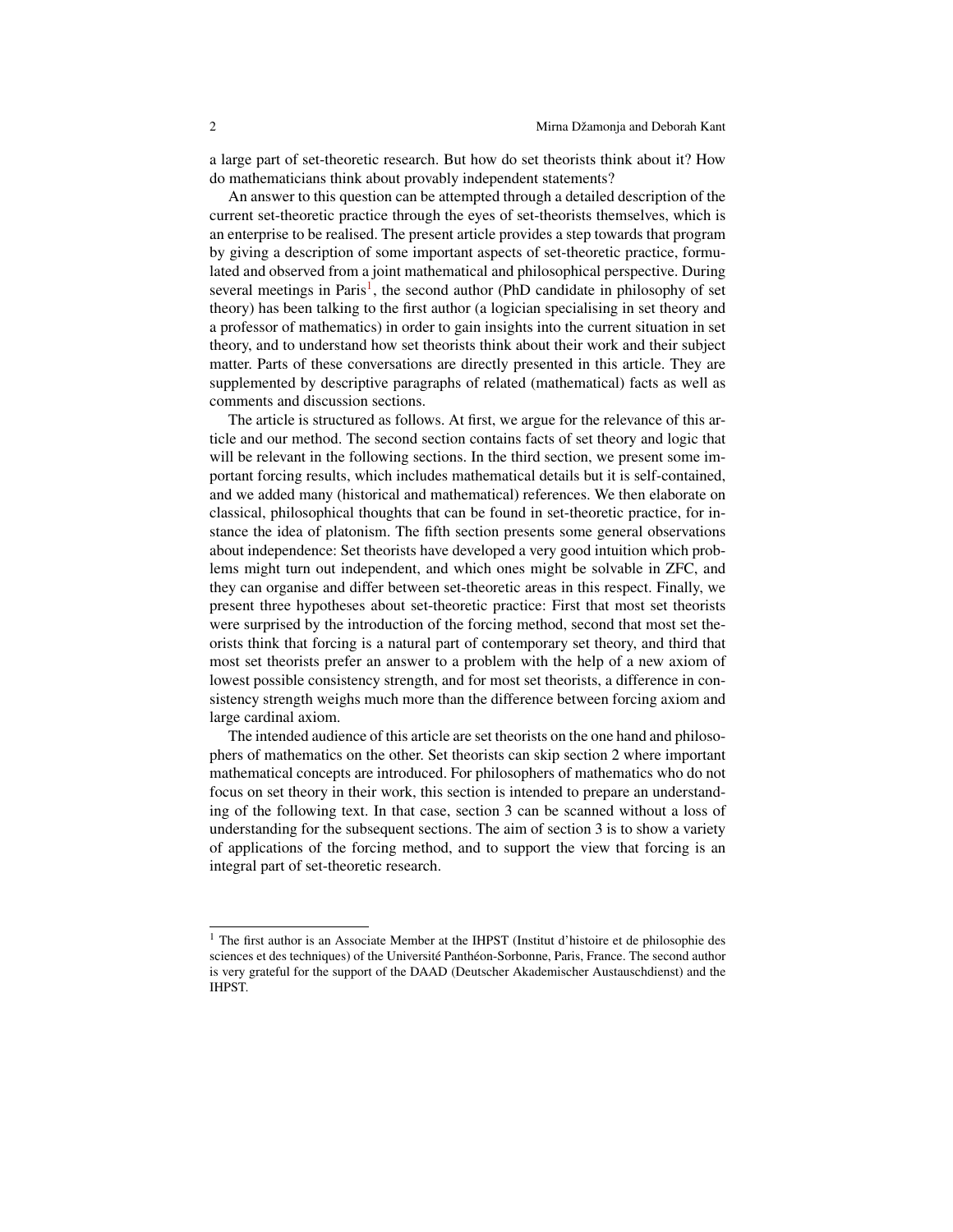## 1 Methodological background

We are interested in describing and analysing what set theorists are doing. We adopt the concern that Rouse describes: "A central concern of both the philosophy and the sociology of science [is] to make sense of the various activities that constitute scientific inquiry"<sup>[2](#page-2-0)</sup>, and apply it to set theory with a special focus on independence. In order to take a first step in the right direction, we present one specific view in current set-theoretic practice: the view of the first author on her discipline. We cannot generalise this view to a description of set-theoretic practice, because other set theorists might have other views. Thus, we see the present article as an attempt to start a discussion on set-theoretic practice, which should lead to a more general, rigorous analysis.

How to describe and analyse set-theoretic practice?

This question certainly deserves much more attention than we can devote to it in this article. $3$  We briefly state our main points.

Our methods consist of a sociological method and philosophical thinking. On the sociological side, we can choose between two main methods, which are surveys and interviews. Surveys have the advantage of an easy evaluation of the information. They are suitable to check clearly formulated hypotheses. But there are two problems concerning hypotheses on set-theoretic practice: A missing theory and the question of a suitable language.

The study of set-theoretic practice is a very new research area. In the literature, one can find specific views about set-theoretic practice, $4$  or investigations of spe-cific parts of set-theoretic practice,<sup>[5](#page-2-3)</sup> but there is no analysis of current set-theoretic practice in general. This means, that we do not have a theory at hand, which could be tested in a survey. But we can use interviews to find reasonable hypotheses about set-theoretic practice.

Secondly, not only the theory has to be developed but also a suitable language for the communication between set theorists and philosophers has to be found. There are sometimes huge differences between the language which philosophers use and the language which set theorists use to talk and think about set theory. Therefore, communication between both disciplines can be difficult. There is a greater risk of a misunderstanding in a survey already formulated by a philosopher and later answered by a mathematician than in a question asked in an interview in which the possibility to clear misunderstandings is directly given. Hence, based on these aims of finding reasonable hypotheses and of a successful communication, we decided to do interviews.

<span id="page-2-0"></span> $2$  (?, p.2)

<span id="page-2-1"></span><sup>&</sup>lt;sup>3</sup> But it will be considered more attentively in the PhD project of the second author.

<span id="page-2-2"></span> $4$  ? and ?

<span id="page-2-3"></span><sup>5</sup> ?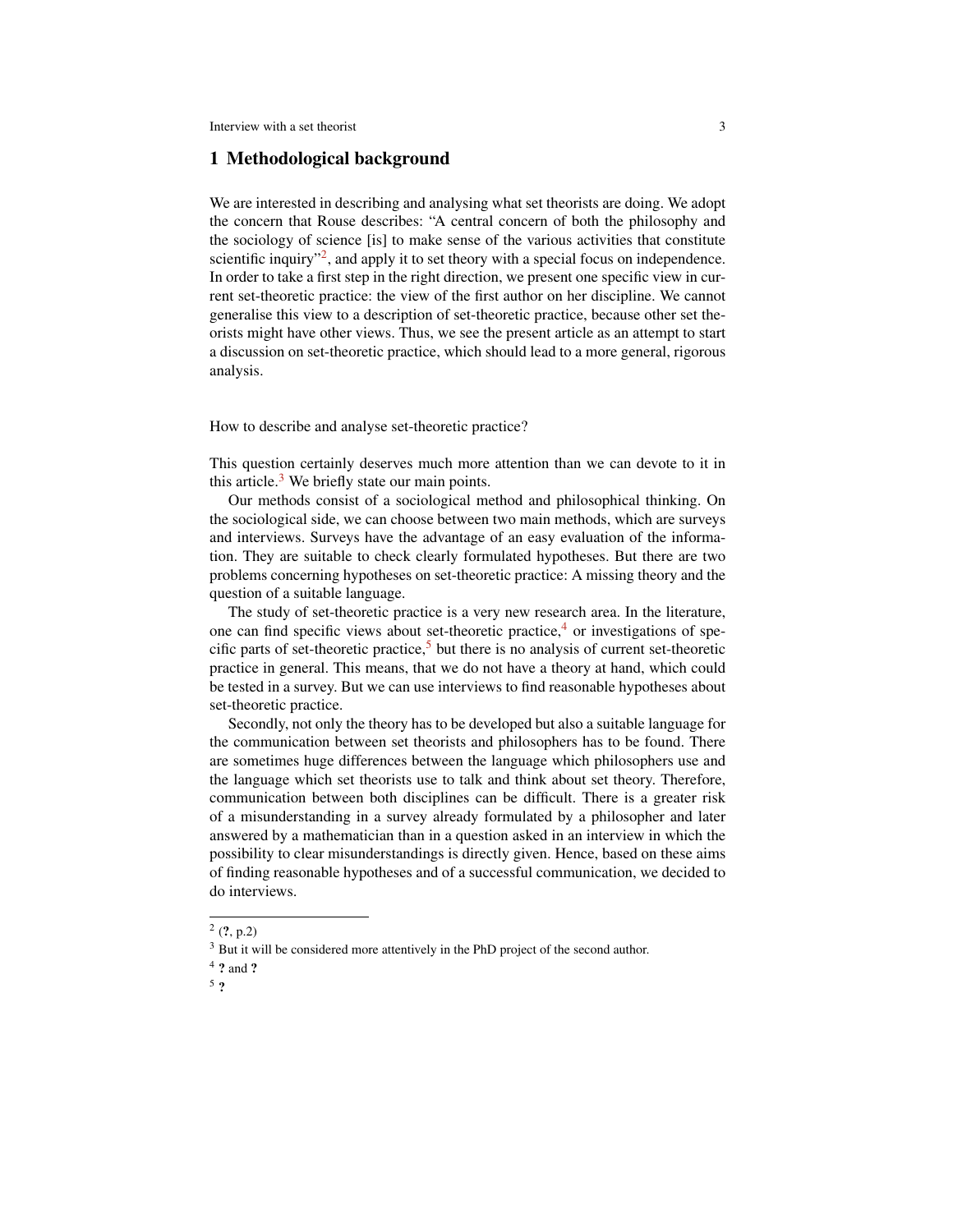On the philosophical side, a mathematical perspective is brought together with philosophical ideas on mathematics. Furthermore, a mathematical perspective is transferred to philosophy, i.e. presented in a way that makes it comprehensible to other philosophers. The elaboration on our method as it is happening in this section is part of the philosophical side of the methodology.

#### Why describe and analyse set-theoretic practice?

We argue here that set-theoretic knowledge is not completely captured by gathering together all theorems, lemmas, definitions etc. and the mathematical motivations and explications that mathematicians give to present their research. For example, when set theorists agree that cardinal invariants are mostly independent to each other, then such judgements, that are based on experience, are argued to be part of set-theoretic knowledge as well. Such judgements can be found in set-theoretic practice. Hence, we want to extend our focus to set-theoretic practice in general. The notion of settheoretic practice is taken here very generously as including all mathematical activities performed by set theorists, and their thoughts and beliefs about mathematics (where the latter also includes definitions and theorems because we assume that set theorists believe what is an established definition and what was proven). In order to learn more about set-theoretic knowledge, we think that it is valuable to present the practices of the discipline, the similarities and differences between the views of set theorists, and to formulate general ideas about the current situation in set theory.

The reasons for this are at least three, as we describe.

- Visions Reflecting on the practices, the historical developments, the importance or role of specific objects and methods etc. gives rise to formulated visions for future set-theoretic research. What would set theorists wish to find out in, let us say, the next ten years? $6^{\circ}$  $6^{\circ}$
- Availability Set-theoretic knowledge is not easily accessible to other mathematical areas, the Sciences in general and the philosophy of mathematics. With impor-tant exceptions, such as the philosopher Alain Badiou<sup>[7](#page-3-1)</sup> or the musician François Nicolas<sup>[8](#page-3-2)</sup> and of course many mathematicians and philosophers of mathematics, the independence phenomenon is not sufficiently known outside of the community directly studying set theory and logic. In this respect, the formulation of set-theoretic ideas in a general and simple language could make set-theoretic knowledge available to other researchers who are interested in set theory.
- Reasonable premises in philosophy In the philosophy of set theory, there is a debate on the new axioms and the independence problem. Typical questions are

<span id="page-3-0"></span><sup>6</sup> Description of large research programs is already explicitly described by some set theorists. Consider, for example, the research programs by Hugh W. Woodin or Sy-David Friedman. For Woodin's program *see* the large description of the current research state ?, and for the S.D. Friedman's Hyperuniverse Program, *see* for example a founding article ?. Not everybody describes their program so specifically and we wish to discover more about these unspecified programs.

<span id="page-3-1"></span><sup>7</sup> ? bases ontology on the set-theoretic axioms and also considers forcing.

<span id="page-3-2"></span><sup>8</sup> <www.entretemps.asso.fr/Nicolas/>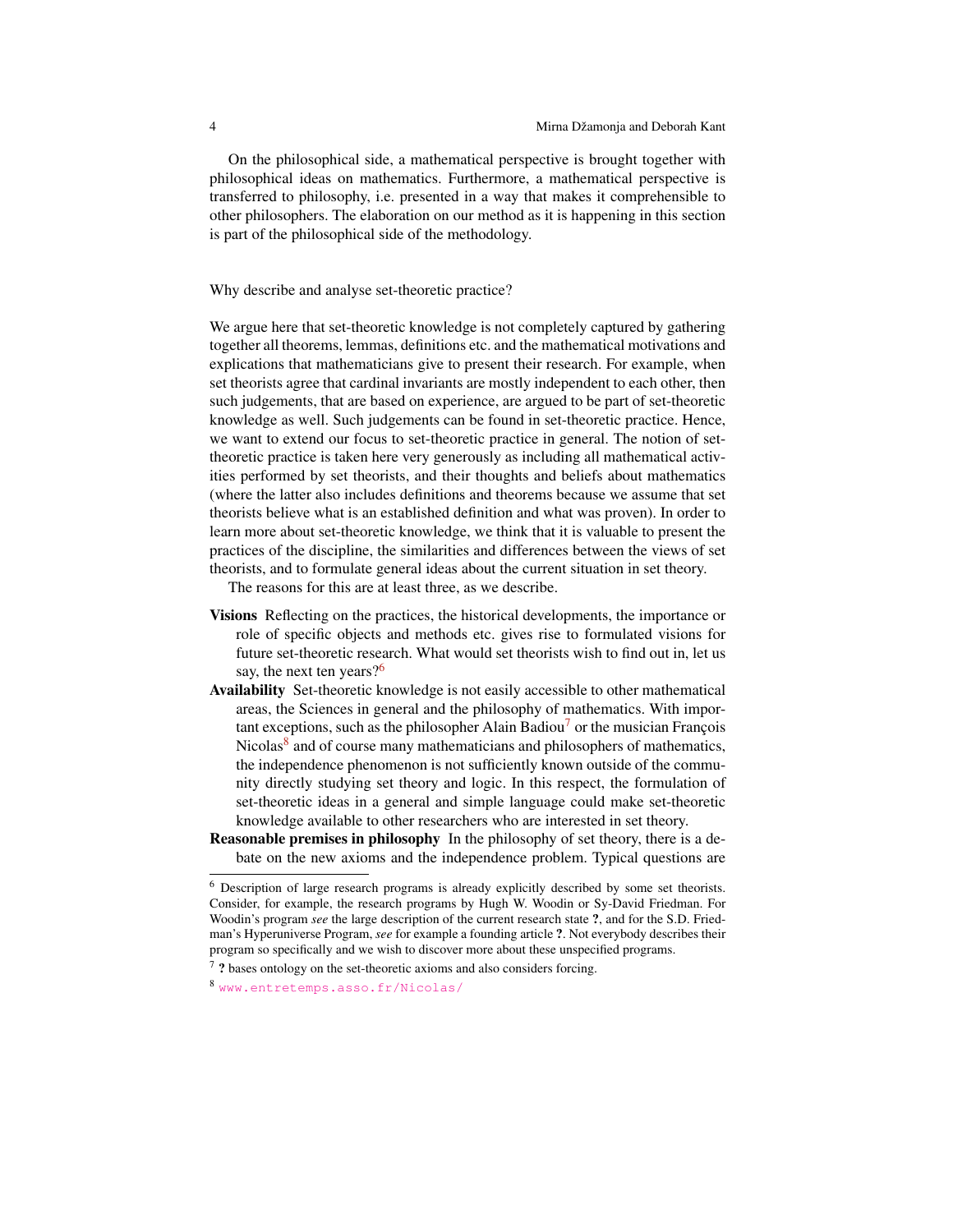*Is every set-theoretic statement true or false?* or *Which criteria can justify the acceptance of a new axiom?*[9](#page-4-0) In some important philosophical approaches, settheoretic practice plays a major role. For example, in Maddy's approach, philosophical questions can only be answered when considering in detail what set theorists are doing.<sup>[10](#page-4-1)</sup> Hamkins' multiverse view is also strongly motivated by the current situation in set-theoretic research.<sup>[11](#page-4-2)</sup> Therefore, some existing philosophical ideas are to be complemented by an analysis of set-theoretic practice, $12$ and such an analysis seems in general a promising starting point for future philosophical research.

## 2 Preliminary facts

We summarise basic facts of logic and set theory such as the twofold use of the concept of set, the incompleteness of an axiomatic theory, independence proofs, the continuum hypothesis, forcing, and the new axioms. This section is intended to prepare the understanding of the following interview parts, and it contains the necessary background for philosophical questions on set theory.

Set theory is the study of sets, and sets are determined by their elements. We can take the union of two sets, we can take their intersection, we can build ordered pairs and sequences. And we can consider infinite sets, like the set of all natural numbers, or the set of all real numbers. Numbers can themselves be interpreted as certain sets; $\frac{13}{13}$  $\frac{13}{13}$  $\frac{13}{13}$  functions as well, and many more mathematical objects. But also a formal sentence can be interpreted as a certain set. Every symbol of the formal language is interpreted as a set and then a sentence is just a finite sequence of these sets.<sup>[14](#page-4-5)</sup> Therefore, also a formal theory—a set of axioms and all formal sentences that can be derived from these axioms—can be interpreted as a certain set. In set theory, the standardly used, formal theory is the Zermelo-Fraenkel set theory with the Axiom of Choice (ZFC).

Thus, one could say that the concept of set in mathematics and in logic has an extremely wide scope of application. As a consequence, set theorists study sets, and at the same time, they study the different models of ZFC (starting from the assumption that there is a model of ZFC); they can use their own sophisticated, settheoretic methods on the models. (By contrast, when considering models of number theory we cannot use number theory itself to manipulate the models, one would have

<span id="page-4-0"></span><sup>9</sup> *See* the article by Laura Fontanella in this voume.

<span id="page-4-1"></span><sup>10</sup> *See* for example ? and ?.

<span id="page-4-2"></span><sup>11</sup> ?

<span id="page-4-3"></span><sup>12</sup> Thanks to Carolin Antos for emphasising this fact.

<span id="page-4-4"></span><sup>&</sup>lt;sup>13</sup> 0 =  $\emptyset$ , *n* + 1 = *n*  $\cup$  {*n*}, N = {*n* : *n* <  $\omega$ }, R =  $\mathcal{P}(\mathbb{N})$ , and so on. (These equations should not be understood as the claim that numbers *are* sets.)

<span id="page-4-5"></span><sup>14</sup> For example, take the coding ' $\exists$ '=8, ' $\forall$ '=9, ' $\neg$ '=5, '('=0, ')'=1, ' $v_0$ '=(2,0), '*v*<sub>1</sub>'=(2,1), then the statement ' $\exists v_0 \forall v_1 (\neg v_1 \in v_0)$ ' can be coded as the sequence  $\langle 8,(2,0),9,(2,1),0,5,(2,1),4,(2,0),1 \rangle.$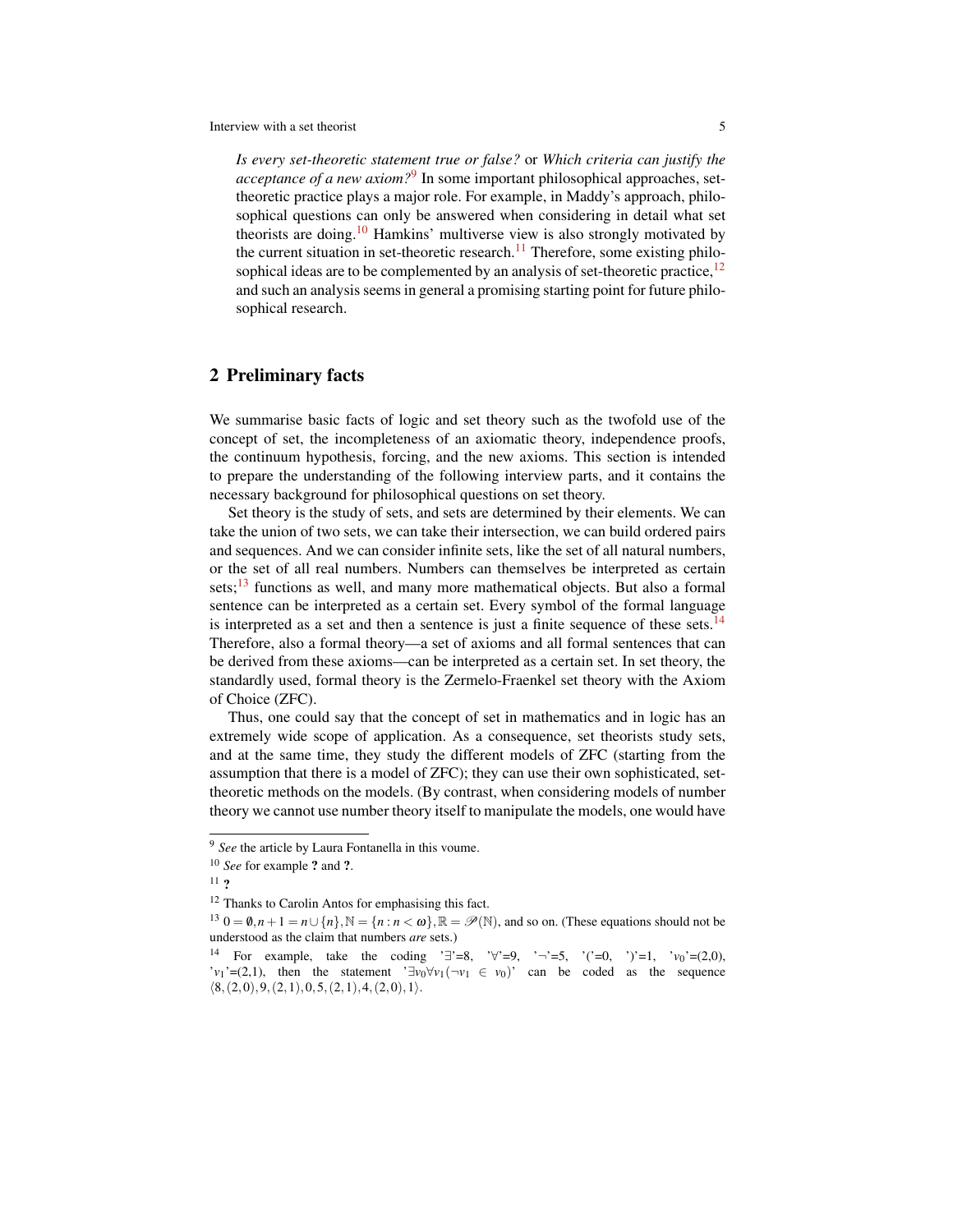to use set theory.) Because of this twofold application of the concept of set, these two levels, which are sometimes distinguished as mathematics and metamathematics, are closely intertwined in today's set-theoretic practice.

The study of different models of ZFC is also the study of the independence phenomenon in set theory. The starting assumption to study a model is always that there exists a model of ZFC (by Gödel's Completeness Theorem for the first order logic, this is equivalent to the assumption that ZFC is consistent).<sup>[15](#page-5-0)</sup> This assumption itself is not part of ZFC (it could not be because of Gödel's second Incompleteness Theorem), but it is a natural assumption in practice—what should be retained here is that the set-theoretic method of building models is not a constructive method because of this starting assumption. If then, for a sentence  $\varphi$ , set theorists can build a model of the theory ZFC+ $\varphi$  and they can also build a model of the theory ZFC+ $\neg \varphi$ , then  $\varphi$ is an independent sentence.

Let us give one example. In set theory, two sets have the same size if there is a one-to-one onto correspondence between them. So, the set of the natural numbers has the same size as the set of the even, natural numbers, because  $f : n \mapsto 2n$  is a one-to-one onto correspondence between them. All members of the first set can be completely paired up with the members of the second set. But if we take the real numbers as the second set, they cannot be completely paired up with the natural numbers (this is Cantor's Theorem). This gives rise to different sizes of infinite sets.

The size of sets is measured by cardinal numbers. 0, 1, 2, ... are cardinal numbers. For example, the empty set,  $\emptyset$ , has size 0, and the set that contains as its only element the set of natural numbers,  $\{N\}$ , has size 1. The set of the natural numbers itself, N, has size  $\aleph_0$ , which is the first infinite cardinal number (set theorists always start counting at 0). Of course, there are further cardinal numbers:  $\mathbf{\tilde{x}}_1$ ,  $\mathbf{\tilde{x}}_2$ , ... Now, set theorists have built models in which there are exactly  $\mathbf{x}_1$  real numbers, and they have built models in which there are exactly  $\aleph_2$  real numbers. And thus, the sentence "there are exactly  $\mathbf{x}_1$  real numbers" (the famous Continuum Hypothesis (CH)) is an independent sentence. This can only be shown by building such models, and the most powerful technique to build such models is forcing.

Forcing was introduced in 1963 by Paul Cohen,<sup>[16](#page-5-1)</sup> who showed by this method that the Continuum Hypothesis is independent. The method was then adopted by the set theorists who found since then (and continue to find) many independent statements. Different problems require different variations of the forcing method so that many kinds of forcing have been developed. This led to the formulation of forcing axioms. Such an axiom can be added to ZFC in order to facilitate the application of forcing. A forcing axiom for a certain kind of forcing states that any object that can be forced to exist by that kind of forcing, already exists; it states that the forcing method already has been applied. These axioms are part of the new axioms in set theory.

It should be noted that the notion of a new axiom is rarely used by set theorists. But in the philosophy of set theory, this notion includes all the axioms which are not

<span id="page-5-1"></span><span id="page-5-0"></span><sup>&</sup>lt;sup>15</sup> Of course, any stronger assumption works as well, in particular any Large Cardinal Axiom.  $16$  ? and ?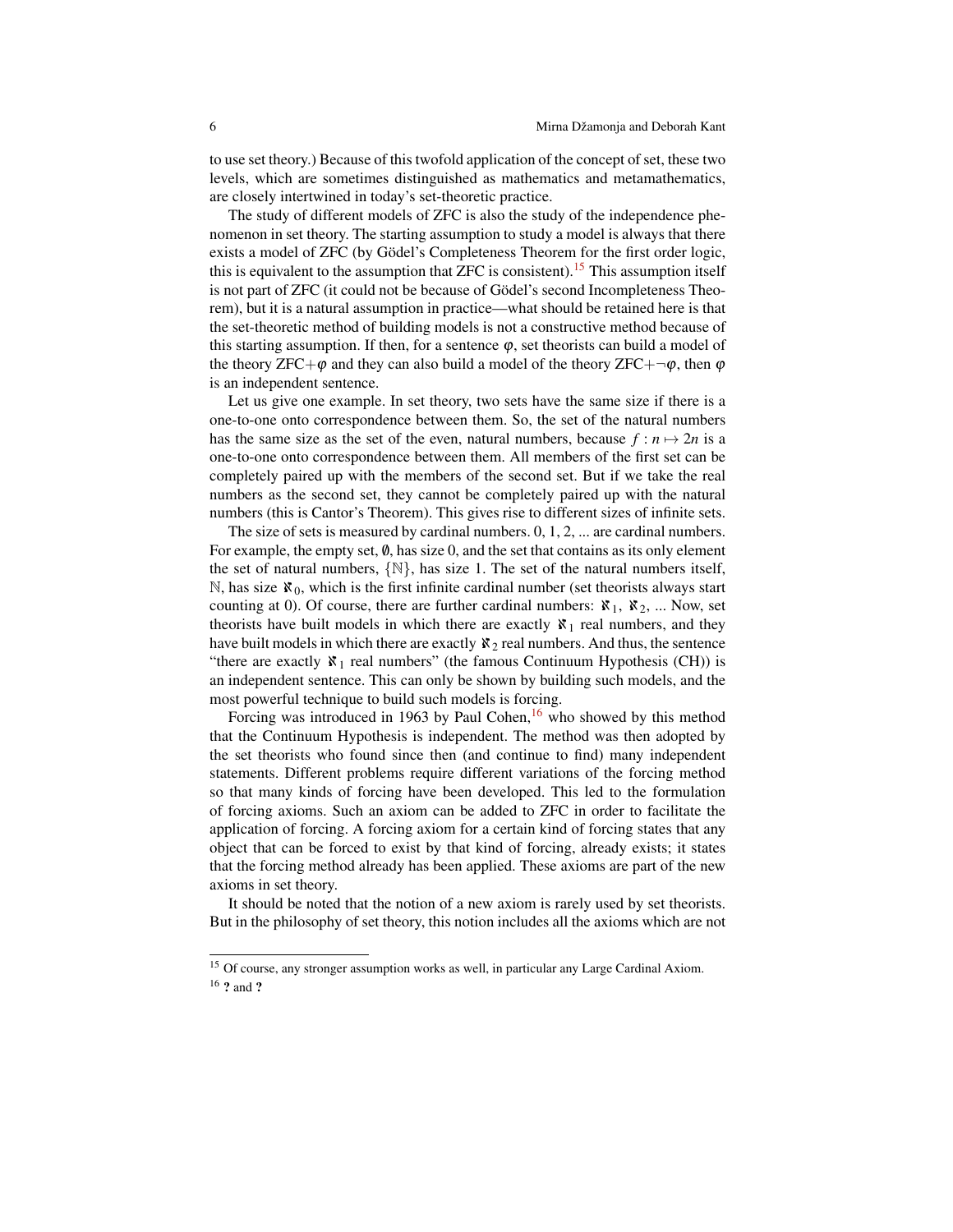part of the standard axiomatisation ZFC, but which are considered in set-theoretic practice.

In addition to the Forcing Axioms, there is another important class of new axioms—the Large Cardinal Axioms, which state that there exists a certain large cardinal. The smallest known large cardinal is an inaccessible cardinal. Other important large cardinals are measurable cardinals, Woodin cardinals, and supercompact cardinals (ordered by increasing strength). The existence of such large cardinals is not provable in ZFC (but for all we know, it might be that ZFC proves the nonexistence of some of them!).

There are further statements, for instance determinacy statements, which are sometimes considered as new axioms, e.g. the Axiom of Determinacy (AD) which is consistent with ZF but contradicts the Axiom of Choice, and Projective Determinacy (PD) which is implied by the existence of infinitely many Woodin cardinals (Martin-SteelTheorem, 1985).

## 3 Some Important Forcing Results

This section presents briefly important steps in the development of the forcing technique. We first describe the first authors' perspective on the moment of the introduction of forcing and the process of its adoption by set theorists. Second, we give an overview on subsequent inventions of different kinds of forcing, the conjectures they solved, and the formulation of Forcing Axioms.<sup>[17](#page-6-0)</sup>

#### Cohen's Introduction of Forcing

Before the introduction of forcing by Paul Cohen in  $1963^{18}$  $1963^{18}$  $1963^{18}$ , there were no substantial independence results in set theory. Concerning the most famous independent sentence, the Continuum Hypothesis, it was already known that it cannot be refuted, because Gödel gave a model, L, in which it holds. L is an inner model of ZFC which is not obtained by the forcing method. M. Džamonja thinks that "many practising set theorists at that time were hoping or were assuming that CH or  $GCH<sup>19</sup>$  $GCH<sup>19</sup>$  $GCH<sup>19</sup>$ would be proven to be true." And she refers to a similar situation today: "Maybe just like now, we think that Large Cardinal Axioms are true in a sense, even though we cannot prove that they are." Today, Large Cardinal Axioms are an integral part of set-theoretic research. In comparison to other new axioms, they are the most acceptable ones. In general, most set theorists trust in the consistency of these axioms and do not believe that assuming them causes any harm. In other words, if

<span id="page-6-0"></span><sup>&</sup>lt;sup>17</sup> Readers who are further interested in the mathematical details of forcing are referred to ? for an introduction, or ? for a classical presentation of forcing, or ? for a presentation of the forcing methods that are used today.

<span id="page-6-1"></span><sup>18</sup> *See* ? and ?.

<span id="page-6-2"></span><sup>&</sup>lt;sup>19</sup> General Continuum Hypothesis: For every ordinal  $\alpha$ , it holds  $\aleph_{\alpha+1} = 2^{\aleph_{\alpha}}$ .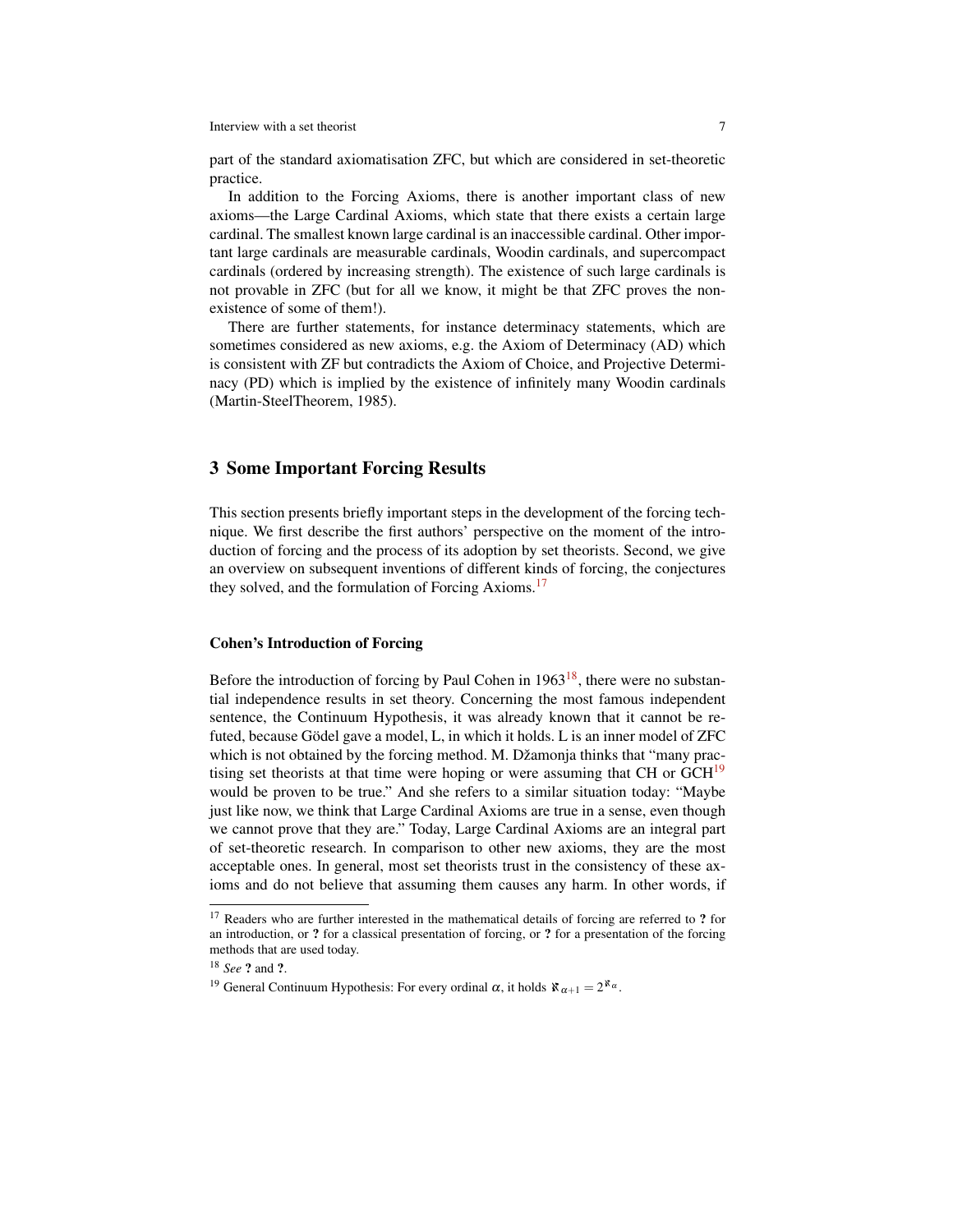one would have to choose between the Large Cardinal Axioms and their negations, most set theorists would not choose the negations. Following this analogy, imagine now that this was the case with the Continuum Hypothesis before Cohen's result, which would mean that most set theorists did not expect that the negation of CH is a reasonable statement to consider<sup>[20](#page-7-0)</sup> This situation explains why Cohen's proof could have been such a surprising result. In the following dialogue, we are speaking about this moment, how the subsequent adoption of forcing by the set theorists proceeded, and in particular how forcing turned from a newly introduced tool into a natural part of set theory.

- D. Kant: *When Cohen's result was published, was it regarded as unnatural?*
- M. Džamonja: *It was regarded as something very unnatural. There were many people who stopped working in set theory when they found out about this result. One of them was P. Erdös. He was a most prominent set theorist who had proved many interesting results but he just didn't think that forcing was an interesting method or that it brings anything. Well, he has this famous statement that 'independence has raised his ugly head'. So, he didn't like it, he never learned the method. And I think, in general, it was regarded of course as a big surprise. Cohen got a Fields medal for it. But it was very esoteric and I think that even Cohen himself, did not understand it the same way that we understand it now, after so many years, of course. Things become easier after many people had looked at them, and yes, so, the forcing was unnatural, totally unnatural. It is worth noting that one person and one person only had been entirely convinced that CH was going to be proven independent, and that person was Gödel. In spite of his own proof of the relative consistency of CH he wrote as early as 1947 that CH is most likely to be independent.*[21](#page-7-1)
- D. Kant: *And then people quickly understood this technique and applied it?*
- M. Džamonja: *Some people did. Yes, it started in California and well, there was Solovay, and there were also Dana Scott and there were many other people there around Stanford and Berkeley, for example Ken Kunen and Bill Mitchell among the younger oner. Paul Cohen was in Stanford and Ken was a student in Stanford. So, I think, the forcing was localized to the United States for a while. But then just a year or two later, it spread around to Israel. Yes, people did understand, but I think, it was rather slow. I mean, the specialists understood perhaps quickly but it was slow and it was not published, Cohen's book*[22](#page-7-2) *took time to be published and it is not easy to learn the method from this book.*
- D. Kant: *What would you say, when or with which results did forcing become more natural?*

<span id="page-7-2"></span><sup>22</sup> ?

<span id="page-7-0"></span><sup>&</sup>lt;sup>20</sup> Amazingly, this was not the case of Gödel, who shortly after discovering L and proving the relative consistency of GCH stated that he believes in the independence of GCH, see the beginning of the interview for this. But then, Gödel was considered a logician and a philosopher, not a mathematician, by the peers of the time.

<span id="page-7-1"></span><sup>21</sup> ?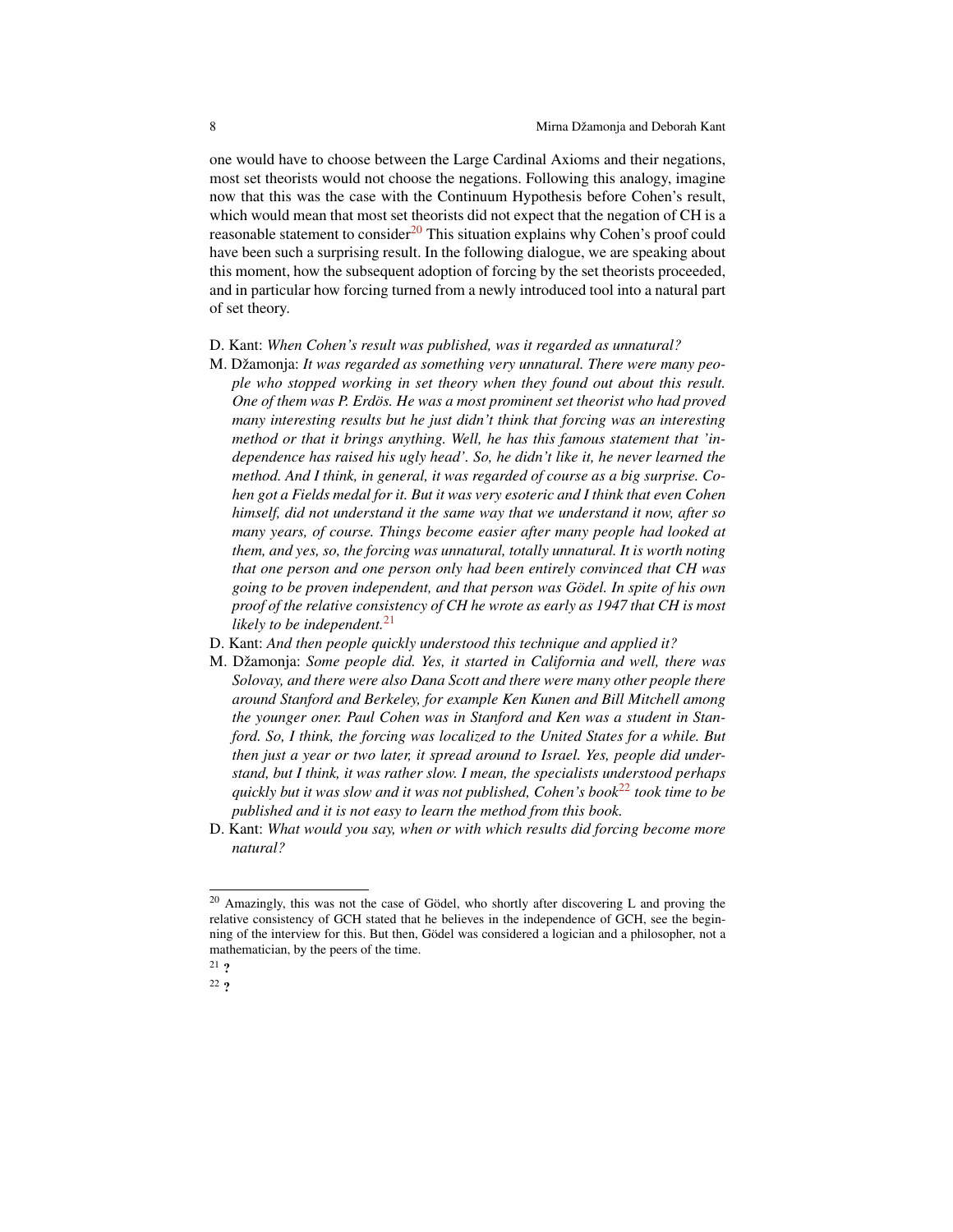- M. Džamonja: *I think a subject generally becomes natural when people start writing and reading books about it. In this case it was quite late, for example Kunen's Set Theory*[23](#page-8-0) *came out, in 1980, and that is really where people learned this from, from a book. Jech's book*[24](#page-8-1) *also came out at that time. Before that, well, if you were at the right place at the right time you learned something about it. But it wasn't a well spread method. For example, I came from a country [Yugoslavia] in which there was a considerable amount of set theory, combinatorial set theory. But nobody was really doing forcing. I finished my undergraduate degree in 1984 and I wanted to write a thesis (we needed to write a thesis at the end of our undergraduate studies) on forcing. But I couldn't find an advisor for this in Sarajevo. So, I think this tells you that people knowing this subject were rare, from the Yugoslav perspective. Maybe Kurepa knew it, in Belgrade. I don't even know if even he learned this method, I don't think he published any papers of this. And he was probably one of the, greatest set theorists of the previous generation. In Hungary, I think, it took quite a while, it was maybe only when Soukup and Peter Komjath worked on this that it was seriously understood, and it was in the 80s. So, it took some time. In other countries of Eastern Europe there were people like Bukovsky and Balcar who worked on this already in the 1960s, but it was politically difficult for them. Their work was practically unknown to others because of the Cold War. And finally, in Russia, this method just didn't came through. Moti Gitik came from Russia to Israel, thinking that he had discovered a new method, the method of forcing. He discovered it on his own, because he didn't have access to the research already known in the West. Probably for someone of your generation, it's very difficult to imagine that time.*
- D. Kant: *Yes.*
- M. Džamonja: *But literature was a really big problem. The Cold War for one, and the other thing was the cost of journals. It was incredibly expensive. Except for top universities you wouldn't find in your university library journals that publish this kind of thing. So, it was really very restricted.*

We see that there was not as much resistance to adopt the forcing method, as there was a kind of disappointment and resignation on the one hand, interest and enthusiasm on the other hand, and circumstances of that time which made the adoption of forcing a slow process. Nowadays, every set theorist knows of the forcing method, though not everyone works with it. The forcing technique has been developed for application to many problems.

#### Important Subsequent Forcing Results

This subsection contains more mathematical details than the other parts. We present important conjectures, theorems, and forcing axioms, such as Easton's theorem,

<span id="page-8-0"></span> $23 \frac{1}{2}$ .

<span id="page-8-1"></span> $24$  ?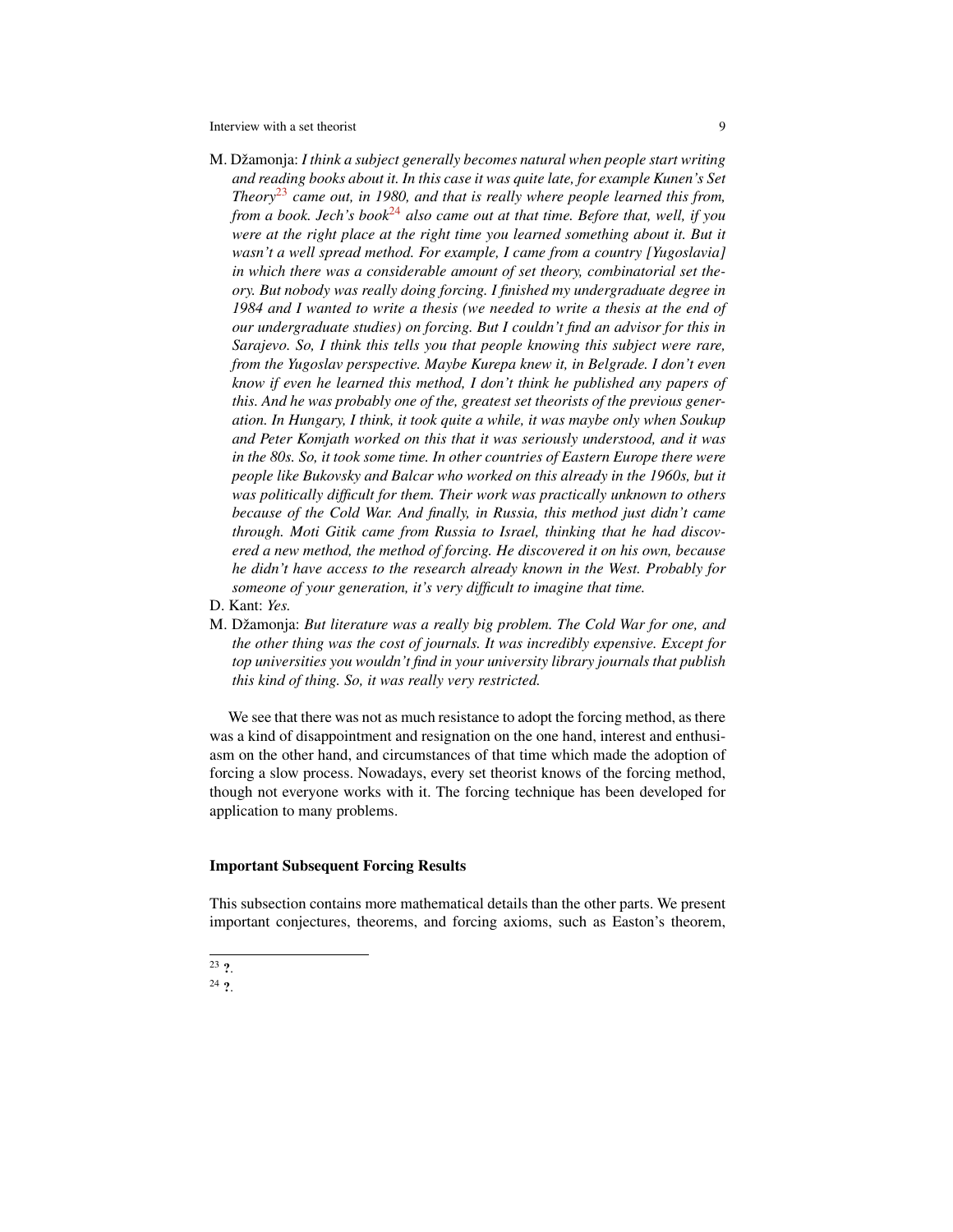Suslin's Hypothesis, Martin's Axiom, the Borel Conjecture, and the Proper Forcing Axiom, and we define many notions involved . It is intended to illustrate the set-theoretic research on independence.

With Cohen's original method, one can prove that  $2^{\aleph_0}$ , which is the size of the continuum, can be any regular uncountable cardinal (and even more generally, any cardinal of uncountable cofinality). A regular cardinal  $\kappa$  is one which cannot be obtained as a supremum of a sequence of cardinals of length less than  $\kappa$  many. On the contrary, asingular cardinal  $\kappa$  is one that can be reached in less than  $\kappa$  many steps. For example, the cardinal  $\aleph_{\omega}$ , which is greater than  $\omega$ , can be reached in  $\omega$ many steps:  $\mathbf{x}_0, \mathbf{x}_1, \mathbf{x}_2, ..., \mathbf{x}_{\omega}$ .<sup>[25](#page-9-0)</sup> So, given an uncountable regular cardinal  $\kappa$ , one can force the statement ' $2\tilde{x}_0 = \kappa$ '.

After Cohen presented this method, he did however not pursue to work on different applications of it. Instead, other people were learning and applying the forcing method, and thus solved many open problems. Robert Solovay was one of the most important pioneers in forcing from the early 60s on. One should of course also mention Jack Silver and several other important set theorists from that time.

#### Easton Forcing

Solovay also had many excellent students, including Matthew Foreman and Woodin. An early student was William Easton, who introduced in his PhD thesis a new kind of forcing. To show that the GCH can be violated almost arbitrarily, he used a proper class<sup>[26](#page-9-1)</sup> of forcing conditions, where Cohen forcing only uses a set of forcing conditions. The only restrictions for cardinalities of  $2<sup>\kappa</sup>$  for regular  $\kappa$  are given by the requirement that  $\kappa < \lambda$  implies that  $2^{\kappa} \leq 2^{\lambda}$ , and by König's Theorem:

**König's Theorem** (for cofinalities), 1905: *For every cardinal* **κ**, it holds  $cf(2^k)$  > κ*.* [27](#page-9-2)

Then Easton was able to present what is now called *Easton Forcing* and proved the following theorem.

**ZFC**  $+ \neg$ **GCH**, Easton's Theorem, 1970: Let F be a non-decreasing function on the *regular cardinals, such that cf*(*F*(κ)) > κ *for every regular* κ*. Then, by a cofinality*

<span id="page-9-0"></span><sup>&</sup>lt;sup>25</sup> The correct notion to distinguish between regular and singular cardinals is the notion of cofinality. The cofinality of a cardinal  $\kappa$  is the length of the shortest sequence of ordinals less than  $\kappa$ which converges to  $\kappa$ .

<span id="page-9-2"></span><span id="page-9-1"></span><sup>&</sup>lt;sup>26</sup> A proper class contains all sets that satisfy a given first order formula, but is itself not a set. (Thus, a proper class is defined by unrestricted comprehension over the universe of sets.) <sup>27</sup> ?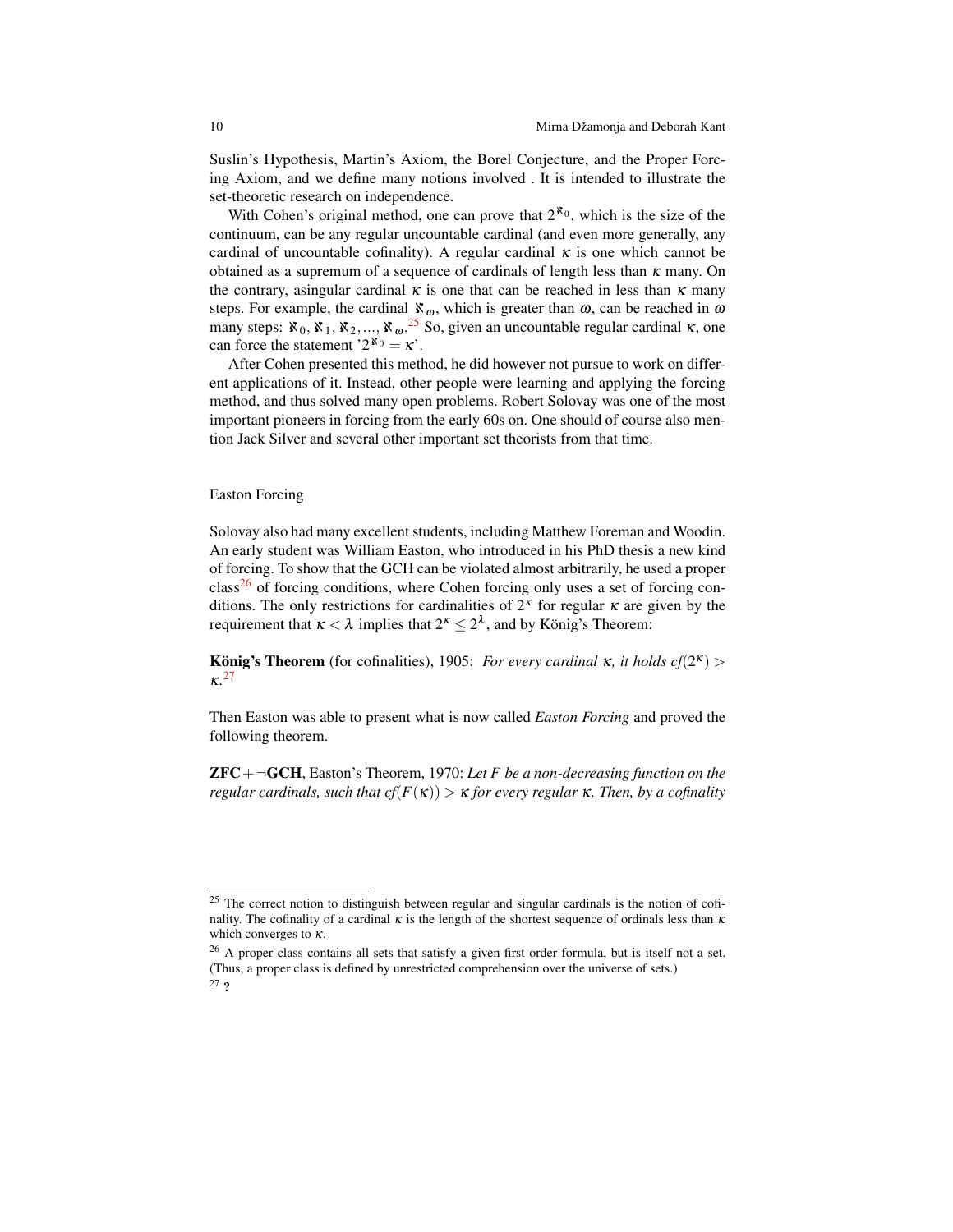*and cardinality preserving forcing, we can obtain a model in which F*(κ) = 2 κ *for every regular* κ*.* [28](#page-10-0)

Suslin's Hypothesis, iterated Forcing and Martin's Axiom

An old hypothesis about properties of the real line became very important in set theory. It is based on a question asked by Michail J. Suslin.<sup>[29](#page-10-1)</sup>

Suslin's Hypothesis (SH), 1920: Every dense, linear order, in which there are at most countably many disjoint open intervals, is isomorphic to the real line.

One can also define a Suslin Tree, and then the Suslin Hypothesis states that there is no Suslin Tree. This version is often used in practice. $30$ 

Suslin's Hypothesis is independent of ZFC. It was shown, independently by Stanley Tennenbaum in 1968 and Thomas Jech in 1967 (see Jechs book ? for historical remarks and the references), that SH cannot be proved in ZFC. Also in L, it is false, which was proved by Ronald Jensen. He proved that the axiom V=L implies the  $\Diamond$ -principle:<sup>[31](#page-10-3)</sup>

 $\diamondsuit$ -principle, 1972: There exists a sequence of sets  $\langle S_\alpha : \alpha < \omega_1 \rangle$  with  $S_\alpha \subseteq \alpha$ , such that for every  $X \subseteq \omega_1$ , the set  $\{\alpha < \omega_1 : X \cap \alpha = S_\alpha\}$  is a stationary subset of  $\omega_1$ .<sup>[32](#page-10-4)</sup> The sequence  $\langle S_{\alpha} : \alpha < \omega_1 \rangle$  is called a  $\diamondsuit$ -*sequence*.<sup>[33](#page-10-5)</sup>

Jensen proved that  $\diamondsuit$  implies that there is a Suslin Tree:

**ZFC** +  $\neg$ **SH**: In ZFC+V=L, one can prove the existence of a Suslin Tree.<sup>[34](#page-10-6)</sup>

<span id="page-10-0"></span> $28$  (?, Theorem 1, pp.140-1). It is interesting to note that this is potentially class forcing. The Forcing Theorem of Cohen only applies to special cases of class forcing, so class forcing is is less widely spread in applications. All of the forcing notions to follow will be set forcings.

<span id="page-10-1"></span><sup>&</sup>lt;sup>29</sup> "3) Un ensemble ordonné (linéairement) sans sauts ni lacunes et tel tout ensemble de ses intervalles (contenant plus qu'un élément) n'empiétant pas les uns sur les autres est au plus dénombrable, est-il nécessairement un continu linéaire (ordinaire)?" ?. Translation (by the authors): "Is a (linearly) ordered set without jumps nor gaps, such that every set of its invervals (containing more than one element) which do not overlap each other is at most countable, necessarily a linear continuum?".

<span id="page-10-2"></span><sup>30</sup> *See* (?, pp.114-116).

<span id="page-10-3"></span><sup>31</sup> 'Diamond-principle'

<span id="page-10-4"></span><sup>&</sup>lt;sup>32</sup> A subset of  $\omega_1$  is called *stationary* if it intersects all closed and unbounded subsets  $C \subset \omega_1$ , where *C* is *closed* if for every sequence  $(a_n)_{n \le \omega} \subseteq C$  the limit  $\bigcup \{a_n : n < \omega\}$  is also an element of *C*, and *C* is *unbounded* if for every  $a \in C$  there is a  $b \in C$  such that  $b > a$ .

<span id="page-10-5"></span> $33$  (?, p.191)

<span id="page-10-6"></span> $34$  Jensen showed actually a more general version, from which this theorem is one instance  $(2, 1)$ Theorem 6.2 and Lemma 6.5, pp.292-5).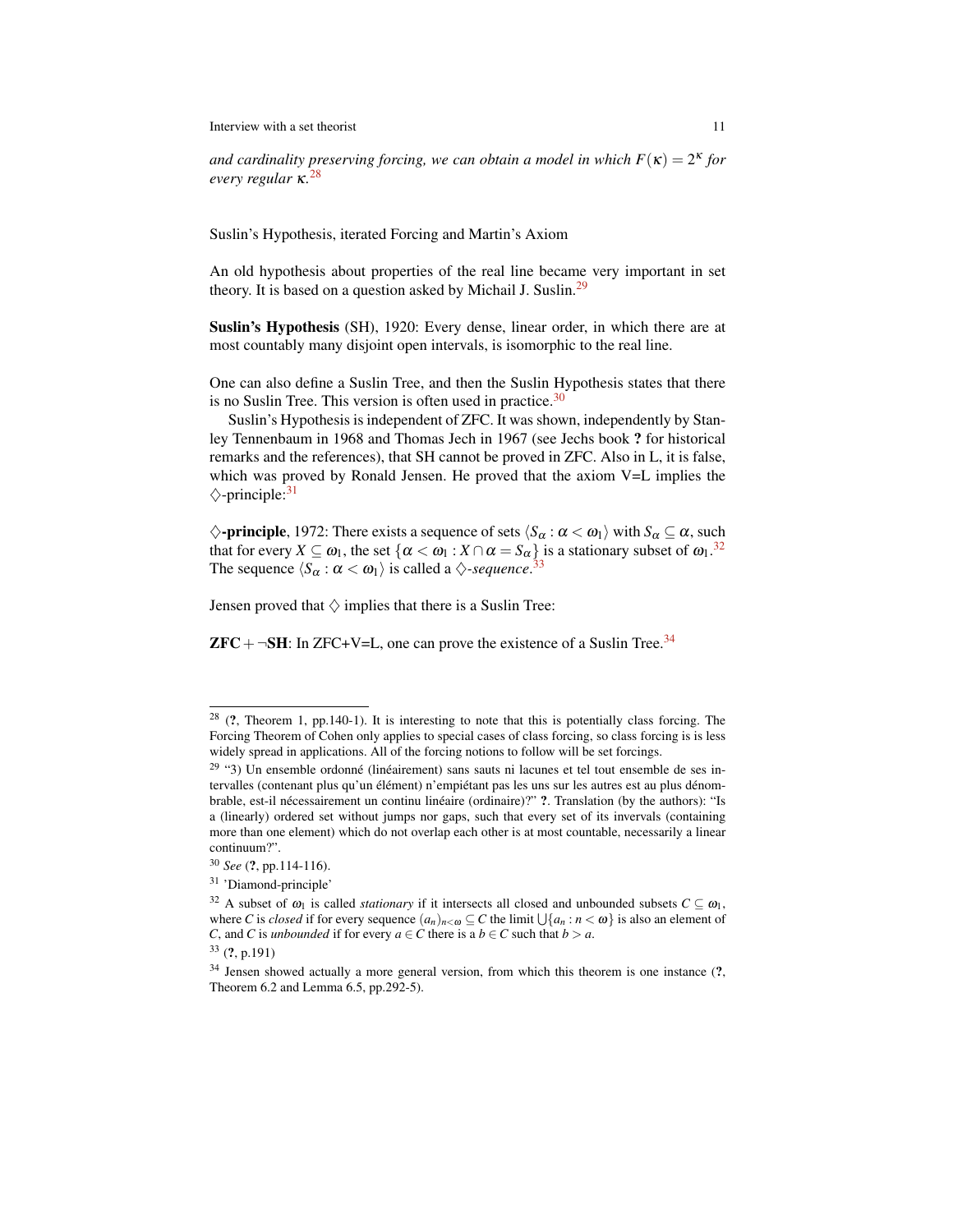For the complementary result, Solovay and Tennenbaum showed by a newly introduced kind of forcing that there is a forcing extension of ZFC+SH. They used *iterated Forcing*, which simply means that single forcing notions are applied, applied again, and again, and so on, transfinitely many times. To make an iteration of forcing notions work, one needs a *preservation theorem* which guarantees that the iteration of single well-behaved forcings is still well-behaved:

Roughly spaking, it [the preservation theorem] says that the transfinite iteration of a sequence of Cohen extensions satisfies the countable chain condition (c.c.c.) if every stage satisfies c.c.c. $35$ 

Well-behaved means here *satisfying the countable chain condition*.

To define this condition, we need to know that a *forcing notion*  $(P, \leq)$  is a partial order, that two elements  $p, q \in P$  are called *incompatible* if there is no  $r \in P$  such that  $p < r$  and  $q < r$ , and that an *antichain* is a set  $A \subseteq P$  such that all of its elements are pairwise incompatible.

**Countable chain condition** (c.c.c.): A forcing notion  $(P, \langle \rangle)$  satisfies the countable chain condition, if every antichain is at most countable.

To call a c.c.c. forcing notion well-behaved is explained by the fact that c.c.c. forcing notions preserve cardinals and cofinalities. In general, when using an arbitrary forcing notion, many things can happen that are undesired. Cardinals can be collapsed, cofinalities can be changed etc. and then, the desired statement might not be forced. Therefore, set theorists often consider certain well-behaved forcing notions, which, for instance, preserve cardinals and cofinalities.

Now, iterating certain c.c.c. forcing notions permitted Solovay and Tennenbaum to construct a forcing extension in which ZFC+SH holds, and also a forcing axiom called Martin's Axiom (named after Donald A. Martin):

**Martin's Axiom** (MA): For every c.c.c. forcing notion  $(P, \le)$  and every family of dense sets  $\mathscr{D}$  such that  $|\mathscr{D}| < 2^{\aleph_0}$  there exists a  $\mathscr{D}$ -generic subset  $G \subseteq P$ .<sup>[36](#page-11-1)</sup>

Given CH, i.e.  $2^{\mathbf{x}_0} = \mathbf{x}_1$ , Martin's Axiom is provable, because in this case  $\mathscr{D}$ can only be countable, and for countably many dense sets, there is always a generic set. Therefore, when using Martin's Axiom, it is often additionally assumed that  $2^{\mathbf{x}_0} > \mathbf{x}_1$ . In a footnote of their article, Solovay and Tennenbaum explain that first, they worked without Martin's Axiom but that Martin noticed a possible formulation in axiomatic terms. $37$  However, they prefer using Martin's Axiom because the axiom gives rise to a general proof scheme that is easier to apply than the repeated iteration of c.c.c. forcings.

<span id="page-11-0"></span><sup>35</sup> ?, they refer to theorem 6.3 on p.228.

<span id="page-11-1"></span><sup>&</sup>lt;sup>36</sup> *G* is  $\mathscr{D}$ -generic means that  $G \cap D \neq \emptyset$  for every  $D \in \mathscr{D}$ .

<span id="page-11-2"></span> $37$  (?, fn on p.232)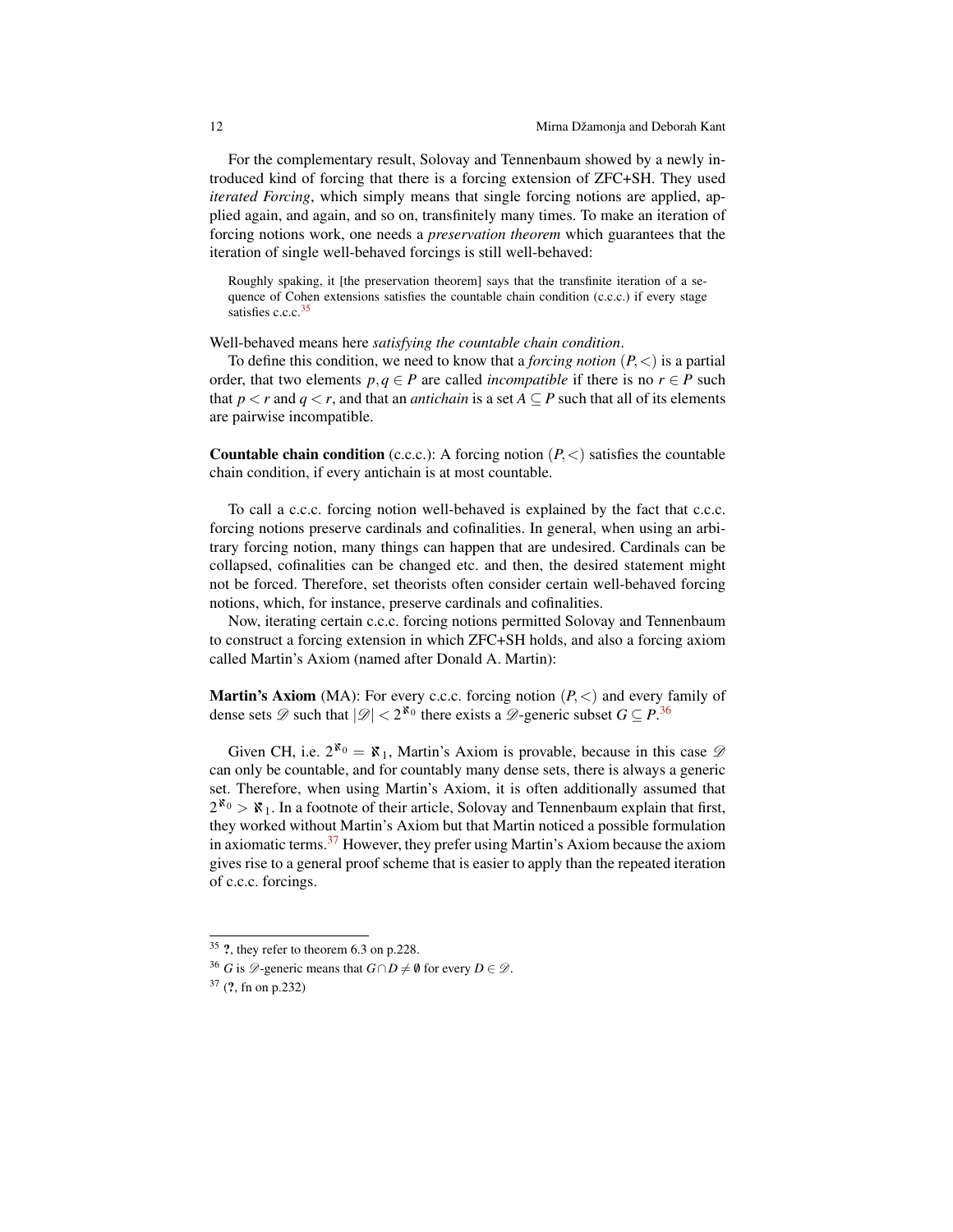Most of the applications of iteration to date may be presented in the following manner. One shows that M [MA] (or possibly  $M + "2^{\aleph_0} > \aleph_1"$ ) implies a theorem T. Then the consistency proof for  $ZF + AC + M$  yields a consistency proof for  $ZF + AC + T$ .

What is needed, to follow this approach, is a relative consistency proof for Martin's Axiom, which is also given by Solovay and Tennenbaum. But once shown that MA is consistent, later applications only need to show that MA implies some theorem T, and then, the result is that T is relatively consistent to ZFC. They apply this scheme to SH and prove

**ZFC** + **SH**: "Suppose ZF is consistent. Then so is ZF + AC + SH." $^{38}$  $^{38}$  $^{38}$ 

Laver Forcing

Laver Forcing was developed to show the independence of the Borel Conjecture.

Borel Conjecture, 1919: Every strong measure zero set is countable.<sup>[39](#page-12-1)</sup>

Wacław Sierpiński proved in 1928 that the Borel Conjecture can be false.<sup>[40](#page-12-2)</sup> To show that the Borel Conjecture can also be true, Richard Laver developed a forcing to add specific reals (*Laver reals*), and iterated this forcing.

ZFC + Borel Conjecture, Laver Forcing, 1976: "*If ZFC is consistent, then so is ZFC+Borel's Conjecture.*" [41](#page-12-3)

Proper Forcing and Proper Forcing Axiom

Proper Forcing was defined by Saharon Shelah.<sup>[42](#page-12-4)</sup> He takes proper forcings to be well-behaved forcings, in particular because they behave nicely when they are iterated:

When we iterate we are faced with the problem of obtaining for the iteration the good properties of the single steps of iterations. Usually, in our context, the worst possible vice of a forcing notion is that is collapses  $\mathbf{x}_1$ . The virtue of not collapsing  $\mathbf{x}_1$  is not inherited by the iteration from its single components. As we saw, the virtue of the c.c.c. is inherited by the ... iteration from its components. However in many cases the c.c.c. is too strong a

<span id="page-12-0"></span><sup>38</sup> (?, Theorem 7.11 on p.242)

<span id="page-12-1"></span><sup>&</sup>lt;sup>39</sup> ?. A *strong measure zero set* is a subset *X* of the reals such that for every sequence  $\langle \varepsilon_n : n < \omega \rangle$ of positive real numbers there is a sequence  $\langle I_n : n \langle \omega \rangle$  of intervals with length $(I_n) \leq \varepsilon_n$  such that  $X \subseteq \bigcup \{I_n : n < \omega\}.$ 

<span id="page-12-2"></span><sup>40</sup> ?

<span id="page-12-3"></span><sup>41</sup> (?, Theorem on p.152), *see* also (?, pp.564-8).

<span id="page-12-4"></span><sup>42</sup> ?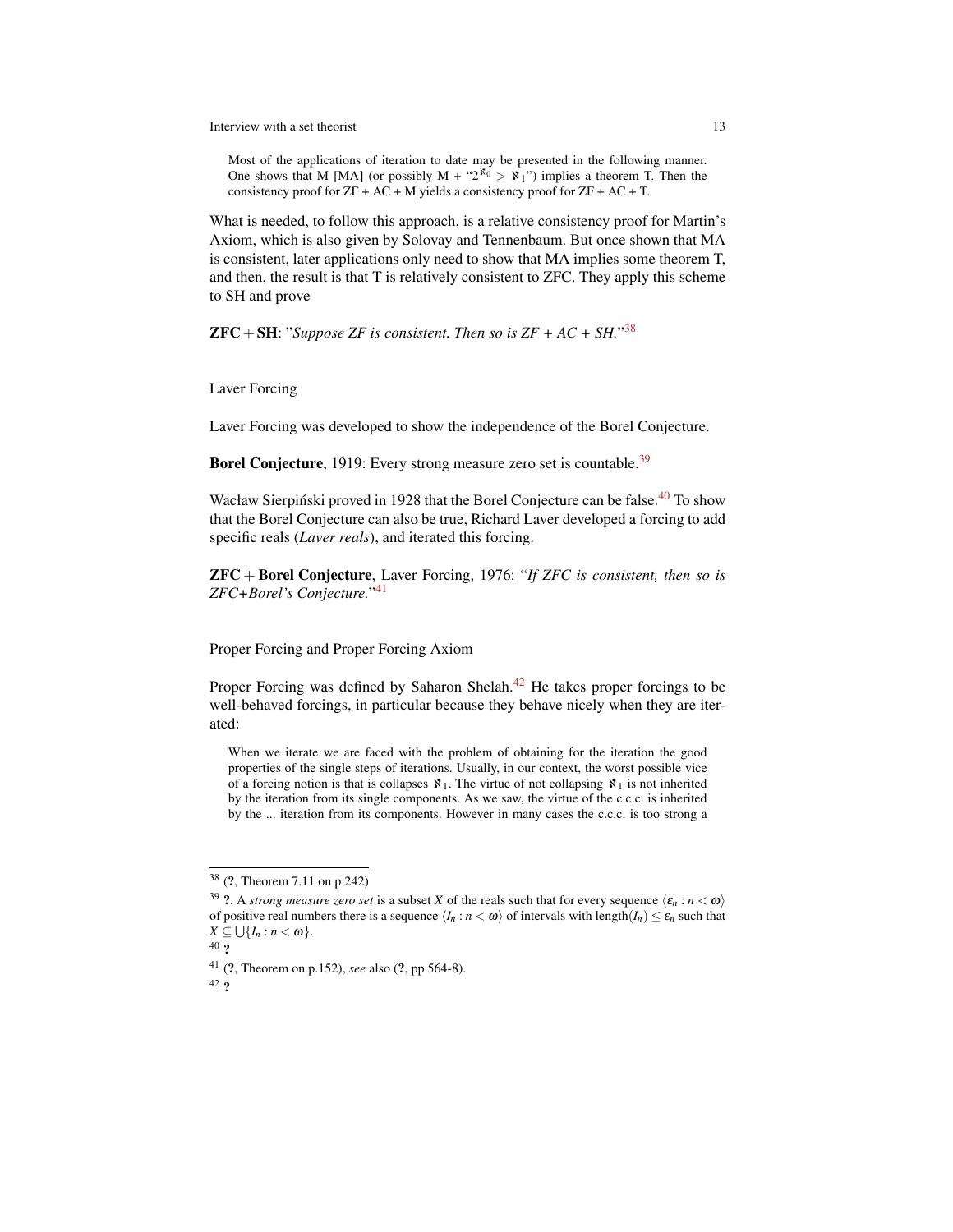requirement. We shall look for a weaker requirement which is more naturally connected to the property of not collapsing  $\mathbf{x}_1$ , and which is inherited by suitable iterations.<sup>[43](#page-13-0)</sup>

The weaker requirement Shelah is looking for is properness.

Proper Forcing: A forcing notion (*P*,<) is *proper* if forcing with *P* preserves for every uncountable cardinal  $\lambda$  the stationary sets of  $[\lambda]^{\omega}$ .<sup>[44](#page-13-1)</sup>

Many specific forcing notions can be shown to be proper. For instance, every c.c.c. forcing is proper.[45](#page-13-2)

As for c.c.c. forcing, one also needs a preservation theorem to iterate proper forc-ing, which is an important result by Shelah.<sup>[46](#page-13-3)</sup> Since iterating proper forcing works well, an axiom was formulated to simplify using this forcing.

**Proper Forcing Axiom** (PFA): For every proper forcing notion  $(P, \leq)$  and every family of dense sets  $\mathscr{D}$  such that  $|\mathscr{D}| = \aleph_1$  there exists a  $\mathscr{D}$ -generic subset  $G \subseteq P$ .

Again, once the relative consistency of the forcing axiom is shown,  $47$  one can prove theorems as consequences of the forcing axiom and circumvent to work out the details of the iterated forcing method at every application. The consequences of a forcing axiom are then proven relatively consistent to ZFC. One important consequence of the proper forcing axiom was proven by Boban Veličković and Stevo Todorčević:

In  $\text{ZFC} + \text{PFA}:$  Assuming the Proper Forcing Axiom, one can prove  $2^{\aleph_0} = \aleph_2$ .<sup>[48](#page-13-5)</sup>

This means, that in ZFC+PFA the Continuum Hypothesis is false.

Today, most forcings applied in practice are iterated forcings or the forcing axioms obtained by consistency proofs through iterated forcing. For example, a current research question is to find properties of forcing notions which allow the existence of set-theoretic universes saturated for the generics for dense sets of size  $\aleph_2$ .

## 4 Philosophical Thoughts in Set Theory

For someone who is interested in philosophical questions, set theory is an exciting subject matter. Questions that arise there are for example the truth question: Are the

<span id="page-13-0"></span> $43$  (?, p.90)

<span id="page-13-1"></span><sup>&</sup>lt;sup>44</sup>  $[\lambda]^\omega$  is the set of all countable subsets of  $\lambda$ .

<span id="page-13-2"></span><sup>45</sup> (?, Lemma 31.2 on p. 601)

<span id="page-13-3"></span><sup>46</sup> *See* (?, III. §3.)

<span id="page-13-4"></span><sup>&</sup>lt;sup>47</sup> Assuming that there is a supercompact cardinal, one can prove that there is a model of ZFC+PFA.

<span id="page-13-5"></span><sup>48</sup> (?, Theorem 31.23 on p. 609)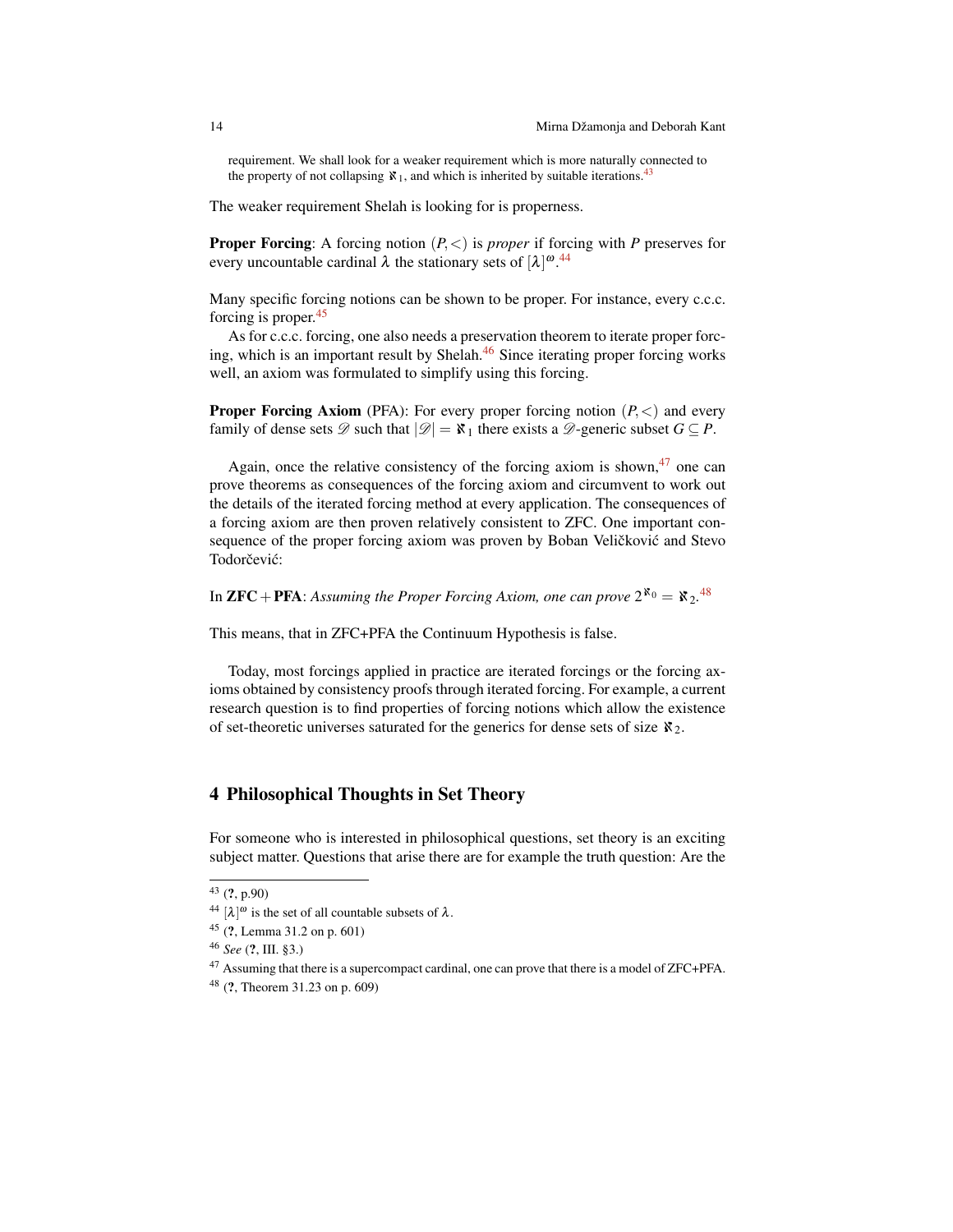independent sentences in set theory neither true nor false? What is truth in set theory if it does not coincide with provability? The truth question is part of the traditional philosophy of mathematics, as well as the question whether sets exist. If we assume that sets exist then we can easily give an account of truth: A sentence is true if and only if it is true in the universe of sets.

A close, but not the same, definition is the following: A set-theoretic sentence is true if and only if it is true in the intended model of set theory. This definition does not presuppose the existence of a universe of sets because it refers to the technical term of an intended model. Such a model may be given formalistically, i.e. as part of a formal theory. This definition is for example usually used when considering the formal number theory PA.<sup>[49](#page-14-0)</sup> The standard model  $\mathfrak{N} = (\mathbb{N}, 0, S, +, \cdot, <)$  of number theory can be given in set-theoretic terms. So, it can be given in the formal theory ZFC. From a formalistic point of view, one could adopt the second definition (if one believes that there is an intended model) but not the first. And from the point of view of a platonist, the first and the second definition would correspond to each other the reality (not just the intended model) would be taken as the formal counterpart of the universe of sets.

Such ideas about truth and existence are some of the philosophical thoughts that we find in set-theoretic practice. They are revealed for example as a justification of axioms. When the second author asked the first author about the meaning of the word "axiom", she had a clear answer: "For me, what it means is an obvious property of the intended universe," and she admitted that this "is a strong meaning because it implies the existence of an intended universe." This corresponds exactly to the above mentioned view of true set-theoretic sentences. But the word is also used for the new axioms, which are either not generally accepted by set theorists or their acceptance is less obvious than the acceptance of the ZFC-axioms. How is the word "axiom" used in this context?

M. Džamonja: *When we think of axioms in the classical sense, we think of Euclid, and his geometry, and the idea there is that the axioms are statements that are obvious. Obvious in the sense that we take some basic objects, which I think in Euclid's mind come from his intended application which he takes as the only one, and then the axioms are certain statements that are obviously true about these basic objects. From these we build out further content. I think the idea of axiomatic set theory was to do this but with mathematics in general. The basic objects are sets. So, certainly the Axiom of Pairing is obvious, even though now with the Homotopy Type Theory it's a complicated issue, but in the classical set theory, this type of axioms—Pairing, Union—are somehow clear. Well, some of the classical axioms are also less clear, of course an example is the notorious Axiom of Choice. It is not clear in what sense it is an axiom. And in fact maybe, that situation between ZF and ZF with Choice is in some sense similar to the situation between ZFC plus some Forcing Axiom or just ZFC because you might say that for some people the Axiom of Choice was not natural, they refused to*

<span id="page-14-0"></span><sup>&</sup>lt;sup>49</sup> PA stands for Peano Arithmetic which is the formal theory of the natural numbers.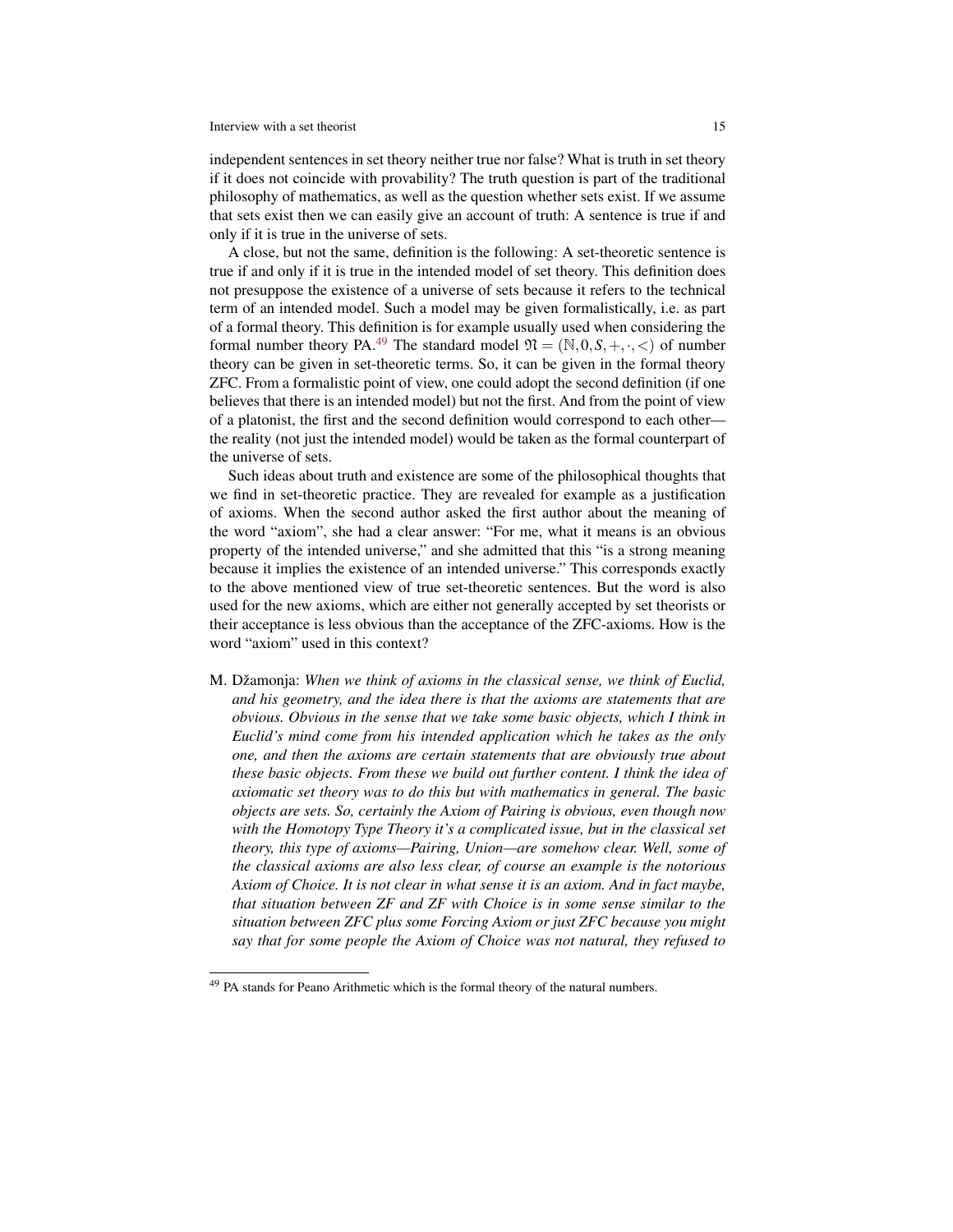*work with it and they worked in ZF set theory. Or even, you can say that for those people working with the ZFC set theory it is also interesting to understand where one really needs the Axiom of Choice, so to work somehow between ZF and ZFC. Certainly then one doesn't have to take an opinion of whether the Axiom of Choice is true philosophically or not, but can work in both ZF and ZFC and somehow take the neutral view that this is what I can do if I have the Axiom of Choice and this is what I can do otherwise.*

*So, if you take that view, then the Forcing Axioms are consistent extensions of ZFC. The first Forcing Axiom —the Martin Axiom– has the same consistency strength as ZFC, we do not need any extra Large Cardinal Axiom to prove its consistency. So, if we just concentrate on that one, so if we look at ZFC vs. ZFC plus Martin Axiom, then we can say, well, we don't have to take the view if Martin Axiom is true or not, but we could say that this is a possible axiom to add. Is this true or not, well, we don't know. So, in that sense, it is reasonable to makes this an axiom. Also, it was the first forcing-related statement that got in any way close to being, let us say, comprehensible to a large number of mathematicians and logicians. Once we had the Martin Axiom, of course, the extensions of it started coming, like Proper Forcing Axiom. They are extensions because, mathematically speaking, they are very similar to the Martin Axiom. Logically speaking, they are not extensions, because they require Large Cardinal Axioms, so they lose that property of equiconsistency with ZF that we had before. Considering ZFC or ZFC plus Proper Forcing Axiom for example, we have a much stronger consistency strength with PFA added. So the two are not exactly at the same level. In the end, by extending the strength of these Forcing Axioms, we seem to get further and further from what an actual axiom might mean.*

We have seen in these paragraphs, that the word "axiom" can also be used as a rather technical term without any philosophical implications. This is also possible regarding the ZFC-axioms, but it is even more important to emphasise the possibility of such a *neutral view* regarding the new axioms. In this view, the use of the word "axiom" does not imply that this statement is in any way accepted as a statement itself. It is rather accepted as a reasonable, possible statement that could be added to ZFC. Thus, one can work in the corresponding theory to address mathematical questions without taking a stance on its acceptability.

But still, the answer that an axiom is either obviously true or just a possible statement to assume, does not seem to give the whole story. The role of Large Cardinal Axioms in set-theoretic practice could be a challenge to this view. These axioms are not accepted similar to the ZFC-axioms, but they are also not merely possible axioms to add for certain purposes. For instance, every Large Cardinal Axiom (at least as strong as the existence of an inaccessible) implies the consistency of ZFC, and this seems partially to support their acceptability.

D. Kant: *What would you say about the statement "ZFC is consistent"? Does it still play a role in set-theoretic practice?*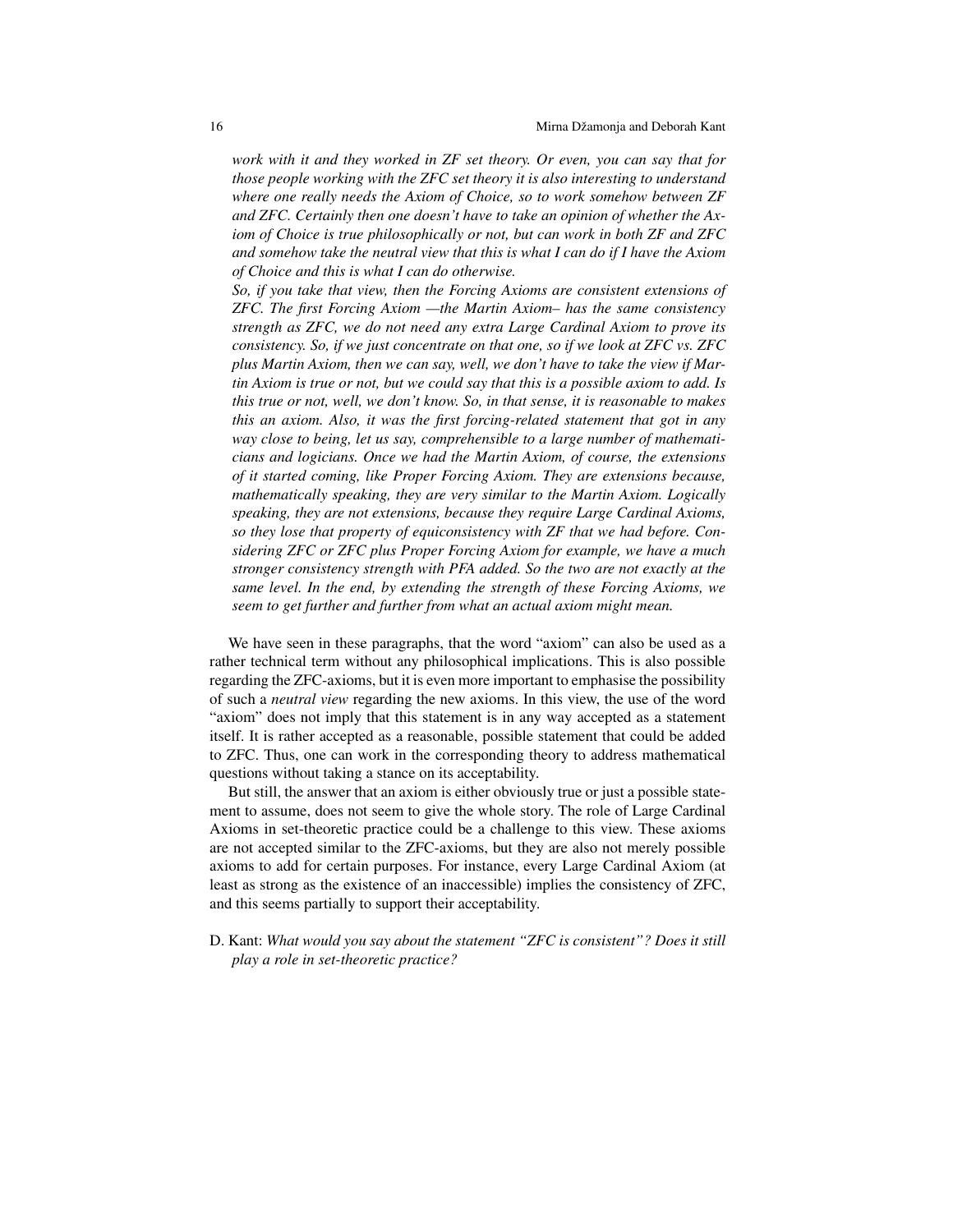M. Džamonja: *Well, of course, in the beginning it was hoped that we will prove that ZFC is consistent. That was Hilbert's Program,*[50](#page-16-0) *and then Gödel's results said, if we believe that ZFC is the basic theory, then we cannot, within that basic theory, prove that it is consistent. So now, we have two choices: Either we accept just ZFC as our basic theory and then we have to take on faith that it is consistent, or we say, well ok, I believe in large cardinals, and then I get the consistency of ZFC for free; in the sense that, when we take the cumulative hierarchy and cut it at a large cardinal, we get a model of ZFC.*

*This is actually the other side of your question of what is an axiom. If we have an axiom scheme that is supposed to be obvious, then it is supposed to be talking about the intended model. Now, there are people who do not believe in the intended model. I believe that there is a universe of sets, personally, this is my philosophical view. So, if there is such a thing, then the ZFC Axioms are the axioms of this universe. They are not the only axioms but they are the axioms that we accept. They describe this universe quite well, so, they have an intended model, they have other models as well. But, somehow believing in the consistency comes back to thinking if there is this universe of sets or not. And, I think, this is now a philosophical question rather than a mathematical one.*

- D. Kant: *So, you would also think that among set theorists, the existence of V,—I mean, this candidate for the intended model is somehow subjective, and some believe in it, some do not...*
- M. Džamonja: *Yes, for example, I think, Gödel was a very strong Platonist. Woodin confirms to be a very strong Platonist and he is searching for more complete axioms of set theory. I think, Shelah also is a Platonist. But I know people, like Cummings for example, who told me some years ago, that for him, the question if there is an intended model or not is not at all interesting. What is interesting is that we get to do beautiful mathematics with these objects and if they exist or not, is not that interesting. So, one can do the same mathematics independently of one's philosophical view. In fact, mathematicians in general, even set theorists who work in logic, do not always ask philosophical questions. Some do and some don't.*

In set theory, there are some mathematicians who think about philosophical concepts such as platonism. However, it is wrong to say that every set theorist thinks about independence also in philosophical terms. Džamonja suggests that it is a matter of interest. There may be more set theorists who are interested in philosophical questions than there are more general mathematicians, but this is not the case for all set theorists.

In the above conversation, the possibility to believe in large cardinals is mentioned. This highlights an important difference between the Large Cardinal Axioms and the Forcing Axioms. We think that Forcing Axioms are mostly not seen as can-

<span id="page-16-0"></span><sup>50</sup> Hilbert wanted to prove the consistency of mathematics, and focussed on axiomatisations of number theory. His program can be transferred to set theory, as set theory counts as a foundation of mathematics, and if one had proved its consistency, Hilbert's aim would have been resolved.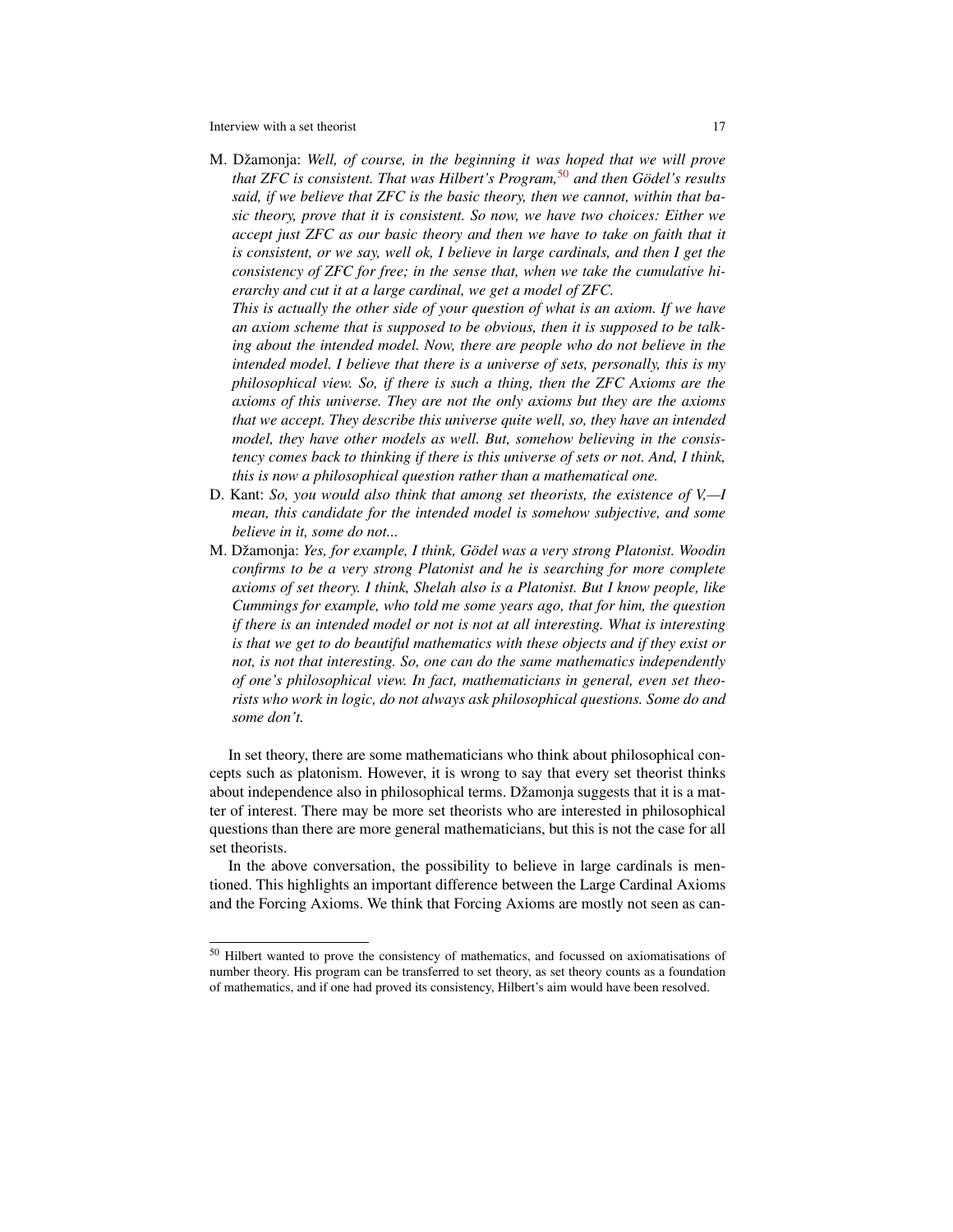didates for acceptance.<sup>[51](#page-17-0)</sup> The function of a Forcing Axiom is not to capture a possible truth about the universe of sets, but rather to formalise a specific and fruitful kind of forcing. The formulation of such an axiom makes the application of forcing easier, because one does not have to build up the whole forcing machinery each time.

M. Džamonja also says explicitely that she believes in the existence of a universe of sets. She said that she believes the ZFC Axioms as well as the Large Cardinal Axioms. However, she made clear that this belief notion is indeed a relative one. Since the universe of sets is an abstract reality, it is possible that it is not the unique reality for all of mathematics. This view is recently supported by the research on the Univalent Foundations and Homotopy Type Theory (HoTT). This mathematical field has its own concepts and methods which differ significantly from other mathematical fields; it creates own content, and mathematics can be embedded in this theory. However, some set-theoretic principles do not generally hold there, e.g. the Axiom of Choice. With this in mind, M. Džamonja believes in the Axiom of Choice, but only restricted to set theory, not in general for all of mathematics. This implies that set-theoretic reality can well embed much mathematics, but HoTT can as well, and each field has its own reality in this platonistic view.

## 5 Set-theoretic intuition about independence

The truth question as well as the existence question mentioned in the last section are part of the classical philosophy of mathematics. There is much literature on these topics, however these questions are not those which the second author searches to answer by talking to set theorists. One can observe that in set theory, one independence result is not similarly conceived of as another; set theorists see differences in the value of the insights which they provide, or in the naturalness of independent statements. For example, some set theorists consider the axiom  $V = L$  to be less natural than the existence of infinitely many Woodin cardinals, because  $V = L$ is not compatible with the existence of Woodin cardinals. Woodin says: "[T]he axiom  $V = L$  limits the large cardinal axioms which can hold and so the axiom is *false*."[52](#page-17-1) The existence of infinitely many Woodin cardinals imply Projective Determinacy, which is an attractive statement for some set theorists, for example for Ralf Schindler: "The principle of projective determinacy, being independent from the standard axiom system of set theory, produces a fairly complete picture of the theory of "definable" sets of reals."<sup>[53](#page-17-2)</sup>

In order to elaborate on such judgements, we were talking about the question whether set theorists have an intuition about their subject matter which is based on

<span id="page-17-0"></span><sup>51</sup> Menachem Magidor certainly is an exception because he thinks that Forcing Axioms are natural axioms.

<span id="page-17-1"></span> $52$  His italics,  $(2, p.504)$ 

<span id="page-17-2"></span><sup>53</sup> <www.math.uci.edu/node/20943>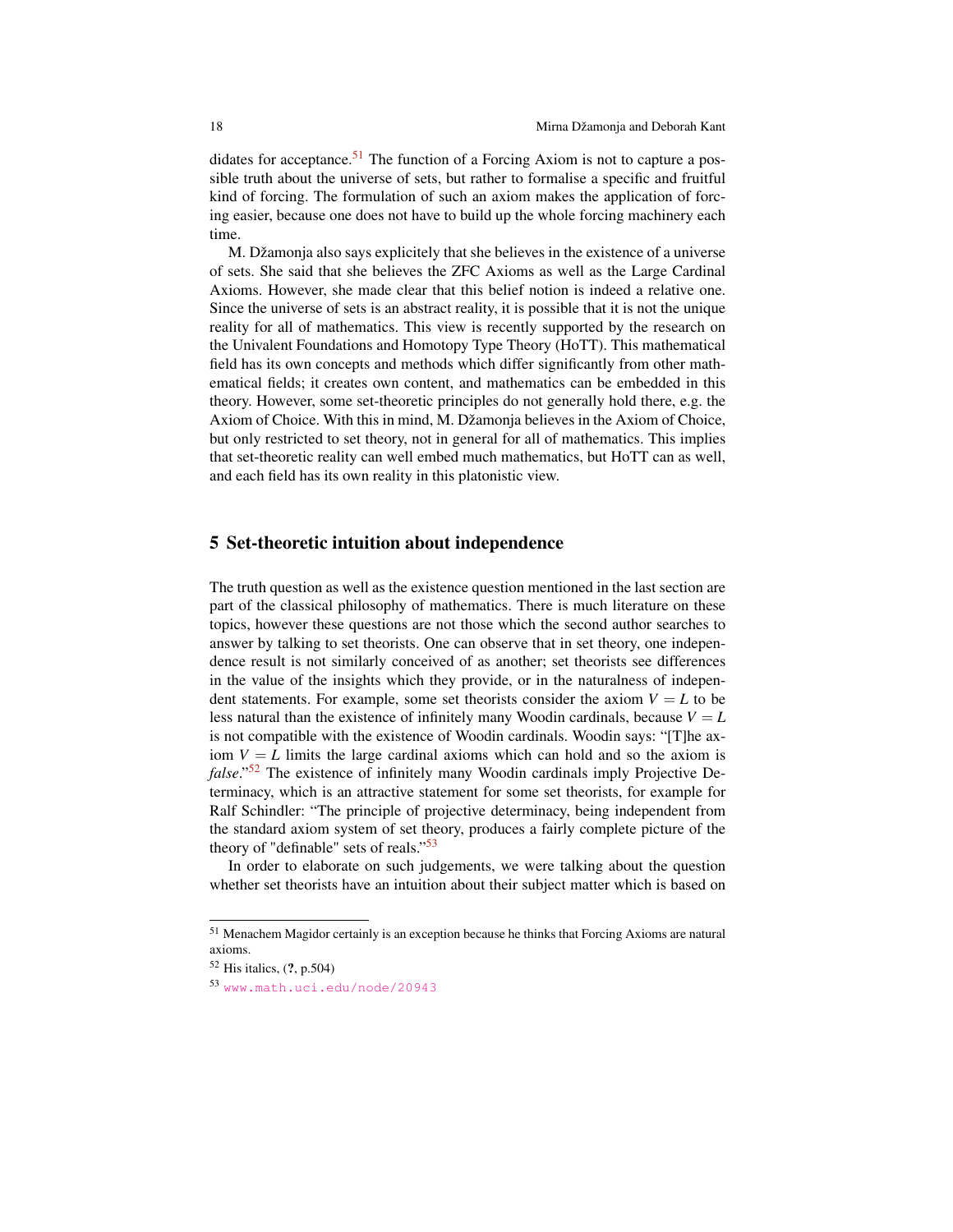their wide experience, but which is not necessarily backed up by proofs.

- D. Kant: *I imagine that set theorists have gained a good intuition about what is provable in ZFC and what is independent. Would you say that you have a good intuition about this?*
- M. Džamonja: *Yes, I think we do have a good intuition. Of course not about everything but about certain things, certain areas. I have a way that I see it, I think of the line of cardinal numbers. Then certain areas of that line are well understood, and we really have an intuition in that context, but other areas are murky.*
- D. Kant: *Is there maybe something that you can say about these borders of ZFC? More concretely, is there something about these independent sentences that they have in common?*
- M. Džamonja: *To start with, there are certain things that definitely cannot be independent because they are described by simple formulas and we have absoluteness theorems.*[54](#page-18-0) *Things that are combinatorially close to them can likely be shown to be true or not true. So descriptive set theory and things that go with it. We may find there some sort of mini-independence. They would be connected with certain classes of sets whose properties would be understood within ZF bit which exhibit less aboslutness, such as analytic sets, or projective sets etc.*

*Sometimes we can reflect independence to truth by restricting our attention to certain classes of sets. For example, suppose that we can use a Forcing Axiom to prove some statement about subsets of the reals in general. We can then hope to have the same statement hold about analytic sets without needing any additional axioms. Certain results that are obtained under PFA for general sets turn out to be true for analytic sets. For example, one can find this in the work of Todorcevic about gaps.*[55](#page-18-1) *There are analytic gaps, there are general gaps, there is the p-ideal dichotomy, and then there is this dichotomy applied to analytic objects, or in the work of Solecki. So, that is one border of independence.*

*Another border is, as I mentioned, the line of cardinal numbers. We know that at successors of regular cardinals we can do a lot by forcing, especially at*  $\mathbf{\tilde{x}}_1$ *. We also know that at singular cardinals and their successors, things are much more, let us say, resistant to forcing. This is so because we have pcf theory which shows that some things about singular cardinals, are just true in ZFC and therefore, many statements that are implied by pcf theory are also just true.*[56](#page-18-2) *So, there are these two distinct regions on the cardinal numbers line. There are successors of regular cardinals which have some behaviour and then there are singular cardinals and their successors which have another one, and then of course, there are large cardinals*[57](#page-18-3)*. So, we do have a good intuition when we start from a certain*

<span id="page-18-0"></span><sup>&</sup>lt;sup>54</sup> For every  $\Delta_0$ -sentence  $\varphi$  (a sentence with only bounded quantifiers), and every transitive standard model *M* of ZFC, it holds ZFC  $\vdash \varphi \Leftrightarrow M \models \varphi$ . This means that  $\Delta_0$ -sentences cannot be independent. They are either provable or refutable. There are other well-known absolutness theorems, such as the Schoenfield's Absolutness.

<span id="page-18-1"></span><sup>55</sup> See for example ? and ?

<span id="page-18-2"></span><sup>56</sup> ?, ?

<span id="page-18-3"></span><sup>57</sup> For a philosophical discussion of these regions see ?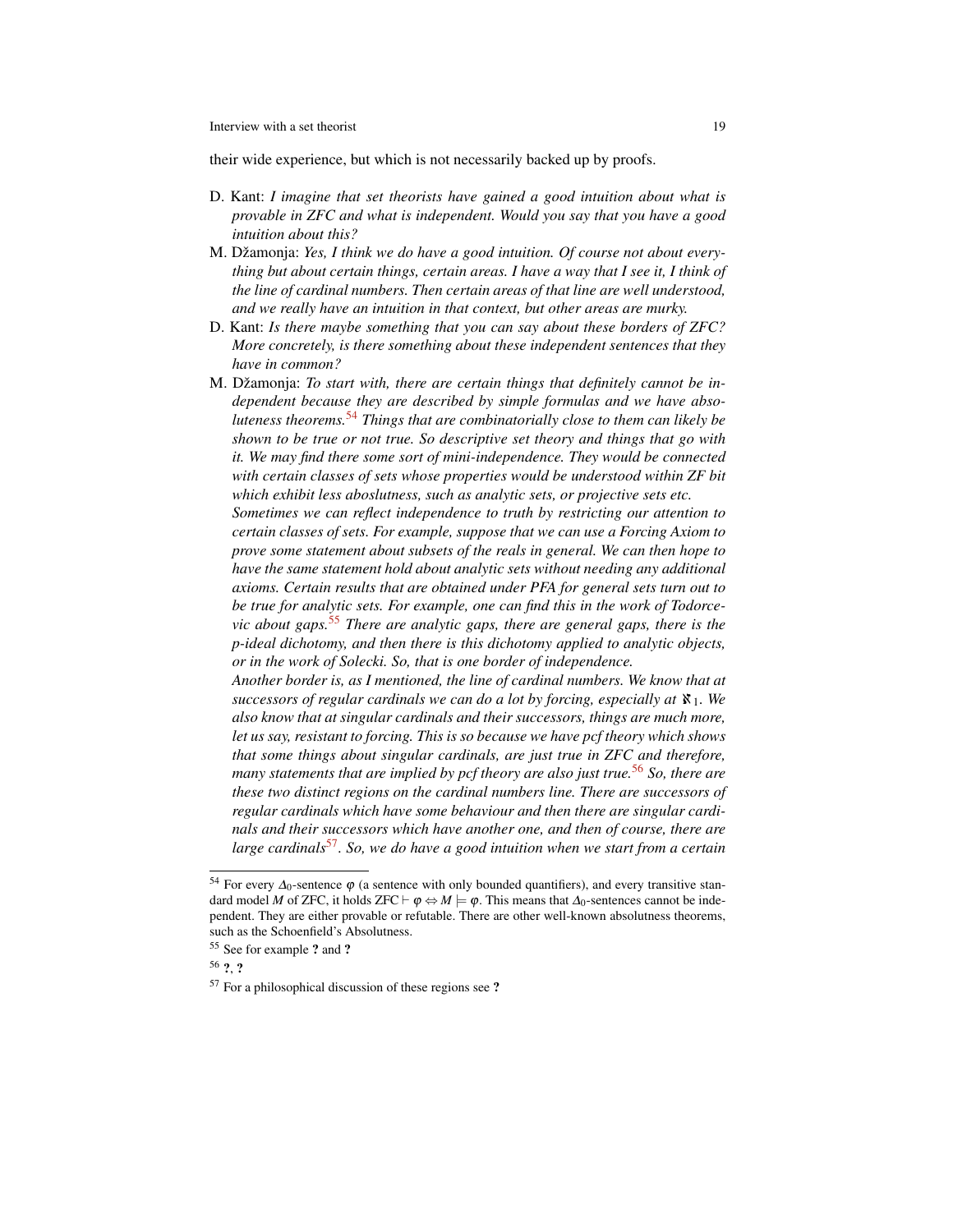*kind of cardinal in which direction to try to start working. And then we also have a good intuition about the kind of sentences as explained above. Combinatorial set theory is almost always about unrestricted sets, so there, we can expect to have a lot of independence.*

- D. Kant: *About independent sentences in history, have there been some surprising, or unexpected results? So, that at first, the sentence was thought to be true, and then it turned out to be independent, or something like that? That really set theorists . . .*
- M. Džamonja: *. . . were surprised?*
- D. Kant: *Yes, were surprised about what came out.*
- M. Džamonja: *Well, we have already said that the independence of CH came as a surprise to many mathematicians. But there is a recent example of just the opposite, when a statement was thought to be independent but at the end it turned just to be true. I refer to a theorem by Malliaris and Shelah.*[58](#page-19-0) *They proved a certain cardinal equality, that is, they proved that two cardinals,* p *and* t*, which are cardinal invariants of the continuum, are actually just equal in ZFC. This was totally unexpected because there are many cardinal invariants known and they are tend to be independent from each other. The independence of* p *and* t *was one of the last open questions and everybody expected they would behave like any other invariants, be independent—but they are not! The Maliaris-Shelah proof is also very ingenious, it mixes many different methods. That proof obtained an important prize in 2017, the Hausdorff medal that is given biannually by the European Set Theory Society for the most influential work published in the last five years.*
- D. Kant: *But this does not happen very often?*
- M. Džamonja: *No. That does not happen very often. Well see, what I think is that in mathematics, a huge percentage of results is proving something that is not so surprising. Everywhere in mathematics, including set theory, there are results that everybody suspects to hold, but if you want to be sure, you have to produce a proof. So, when somebody takes two new cardinal invariants and makes them independent of each other, that makes an ok PhD thesis but it does not make a huge surprise or a Hausdorff medal. Because we have seen such results very often. The opposite is surprising.*

<span id="page-19-0"></span>This conversation should make clear that set theorists can say something more about the independence phenomenon than what they can prove. They can sometimes give probabilistic statements about the mathematical objects they work with. One example was mentioned: Two cardinal invariants are often independent. Of course, such general ideas are based on experience and could turn out to be wrong—just imagine that there will be found many cardinal invariants such that pairs of them can often shown to be equal. However, such probabilistic, experience-based statements seem to play a very important role in set-theoretic research. In addition, it would be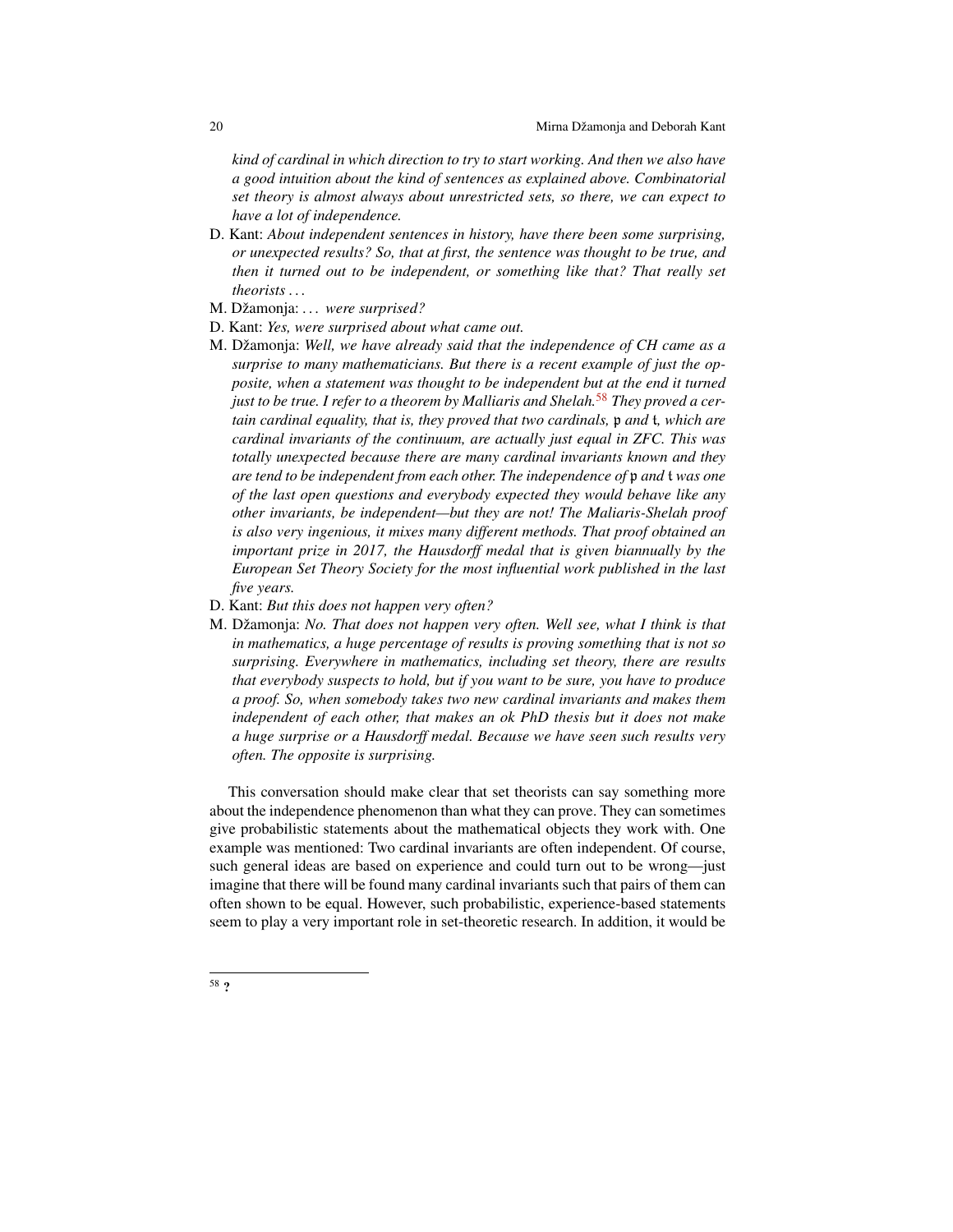an interesting philosophical question whether or how such general ideas can be seen as a part of set-theoretic knowledge.

For a first exploration on this question, we would argue that experience-based statements are part of set-theoretic knowledge. Given the possible change in the future, they would have to be relativised to a time frame in which they correspond to beliefs of most set theorists. Describing this part of set-theoretic knowledge is most valuable because it can explain the development of the discipline. Imagine that some day, a new axiom is accepted, then this would be possibly seen as a surprising when only looking at the theorems. However, it could possibly be easily explained when looking at the experience-based, probabilistic part of set-theoretic knowledge. Furthermore, also normative judgements by set theorists play an important role in this context, which can as well be hoped to be easily explained by the informal part of set-theoretic knowledge as we aimed at grasping here.

### 6 Conclusion

We started with a philosophical perspective on the set-theoretic independence phenomenon. In philosophical terms, this mathematical phenomenon raises many questions and can appropriately be called independence *problem*. In mathematical terms, it is not clear whether the independence phenomenon is a problem or a mere mathematical fact.

Putting together our mathematical and philosophical perspectives, we gave an overview of contemporary set theory, in which we focussed on forcing in order to illustrate to what large extent independence results determine today's research. After that, we presented Džamonja's view on various topics such as the introduction of forcing in set theory, the use of new axioms in practice (distinguishing between ZFC-axioms, forcing axioms, and large cardinal axioms), possible decidability of independent sentences, and surprising events. What we wanted to grasp with that is what Tao calls the "solid intuition"<sup>[59](#page-20-0)</sup> of an expert mathematician on her/his field of expertise. This solid intuition is founded in many years of set-theoretic research, which seems to make it unavailable to non-set theorists. For, it is often the settheoretic formalism and rigour which make it hard for philosophers and other mathematicians to obtain an idea of the topic in set-theoretic research. However,

it is only with a combination of both rigorous formalism and good intuition that one can tackle complex mathematical problems; one needs the former to correctly deal with the fine details, and the latter to correctly deal with the big picture. $60$ 

In these terms, we can hardly hope to widely communicate the fine details since this would require set-theoretic training, but we can hope to communicate a big picture in a comprehensible and correct way. Such a big picture is expected to include dif-

## <span id="page-20-0"></span>59 $\Omega$

<span id="page-20-1"></span> $60$  ibid.